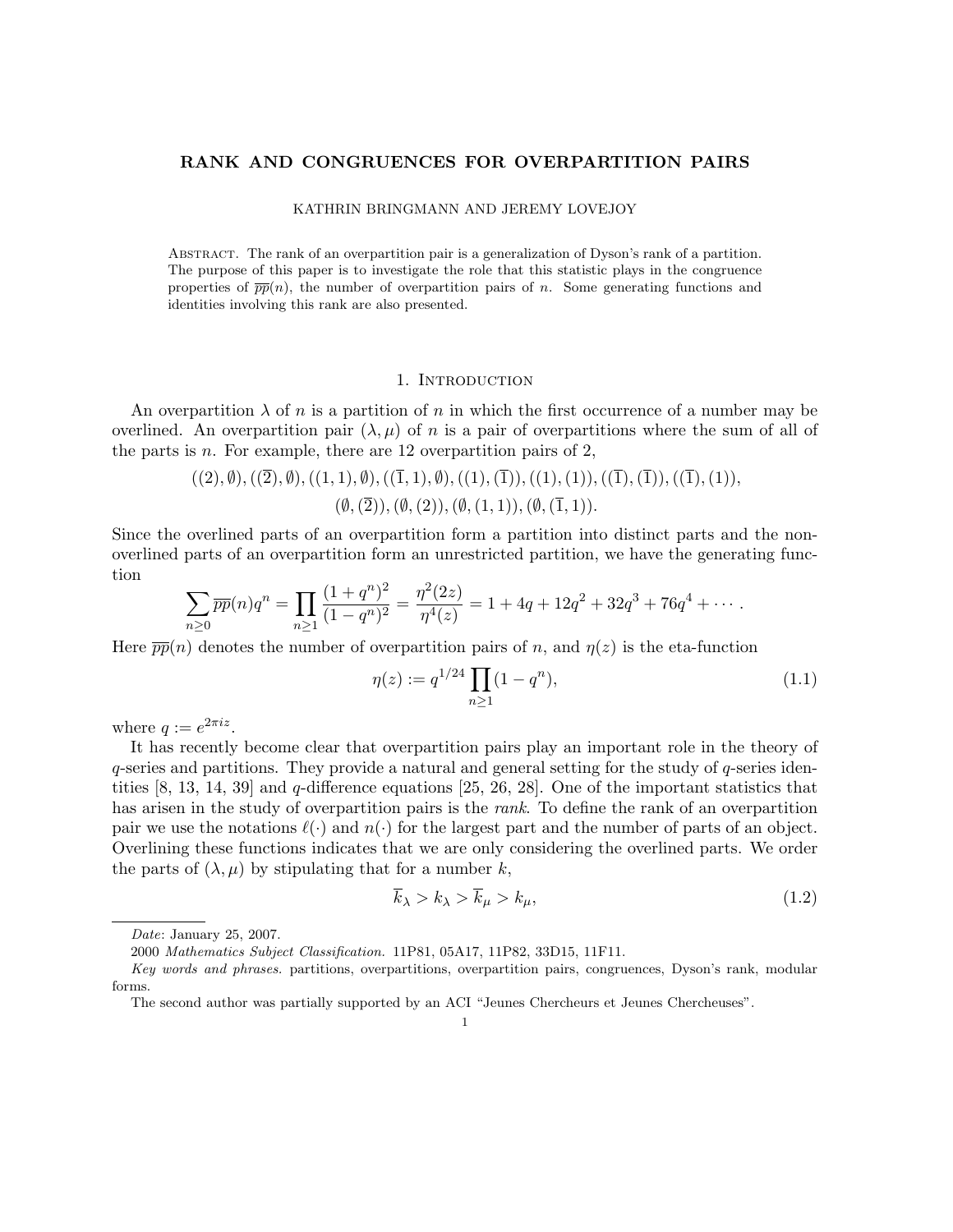where the subscript indicates to which of the two overpartitions the part belongs.

**Definition 1.1.** The rank of an an overpartition pair  $(\lambda, \mu)$  is

$$
\ell((\lambda,\mu)) - n(\lambda) - \overline{n}(\mu) - \chi((\lambda,\mu)),\tag{1.3}
$$

where  $\chi((\lambda,\mu))$  is defined to be 1 if the largest part of  $(\lambda,\mu)$  is non-overlined and in  $\mu$ , and 0 otherwise.

For example, the rank of the overpartition pair  $((\bar{6}, 6, 5, 4, 4, 4, \bar{3}, \bar{1}), (7, 7, \bar{5}, 2, 2, 2))$  is  $7 - 8 1-1=-3$ , while the rank of the overpartition pair  $((4, \overline{3}, 3, \overline{2}, 1), (4, 4, 4, \overline{1}))$  is  $4-5-1-0=-2$ . When the overpartition  $\mu$  is empty and  $\lambda$  has no overlined parts, the overpartition pair is just a single partition  $\lambda$ , and the rank reduces to the largest part minus the number of parts, which is Dyson's original rank for partitions [15].

Dyson defined his rank in order to understand certain congruence properties for the partition function  $p(n)$ . Ramanujan had proven that

$$
p(5n+4) \equiv 0 \pmod{5},\tag{1.4}
$$

$$
p(7n+5) \equiv 0 \pmod{7},\tag{1.5}
$$

$$
p(11n+6) \equiv 0 \pmod{11}.\tag{1.6}
$$

Using theta functions and q-series identities, Atkin [6] and Watson [38] later on showed generalisations for powers of 5, 7, and 11. In a celebrated paper Ono [32] treated these kinds of congruences systematically. Combining Shimura's theory of modular forms of half-integral weight with results of Serre on modular forms modulo  $\ell$  he showed that for any prime  $\ell \geq 5$ there exist infinitely many non-nested arithmetic progressions of the form  $An + B$  such that

$$
p(An + B) \equiv 0 \pmod{\ell}.
$$

Ahlgren and Ono [1] and [2] extended this phenomenon to prime powers.

Dyson [15] conjectured that

$$
N(r, 5, 5n + 4) = \frac{p(5n + 4)}{5} \quad \text{for } 0 \le r < 5,
$$
 (1.7)

$$
N(r, 7, 7n + 5) = \frac{p(7n + 5)}{5} \quad \text{for } 0 \le r < 7.
$$
 (1.8)

Here  $N(r, t, n)$  denotes the number of partitions of n whose rank is congruent to r modulo t. Dyson's conjectures were proven by Atkin and Swinnerton-Dyer [7]. It is interesting to note that the congruence modulo 11 may not be established in the same way using the rank. However, there is a statistic called the crank, predicted by Dyson and found by Andrews and Garvan [4], which provides combinatorial decompositions like  $(1.7)$  and  $(1.8)$  for all three of Ramanujan's congruences [18].

In this paper we investigate the role played by the rank of an overpartition pair in congruence properties of  $\overline{pp}(n)$ . Our first result shows that this statistic implies a simple Ramanujan-type congruence in the same way as the rank for ordinary partitions implies (1.4) and (1.5).

**Theorem 1.2.** Let  $\overline{NN}(r,t,n)$  denote the number of overpartition pairs of n whose rank is congruent to r modulo t. For all  $0 \le r < 3$  we have

$$
\overline{NN}(r,3,3n+2) = \frac{\overline{pp}(3n+2)}{3}.
$$
\n(1.9)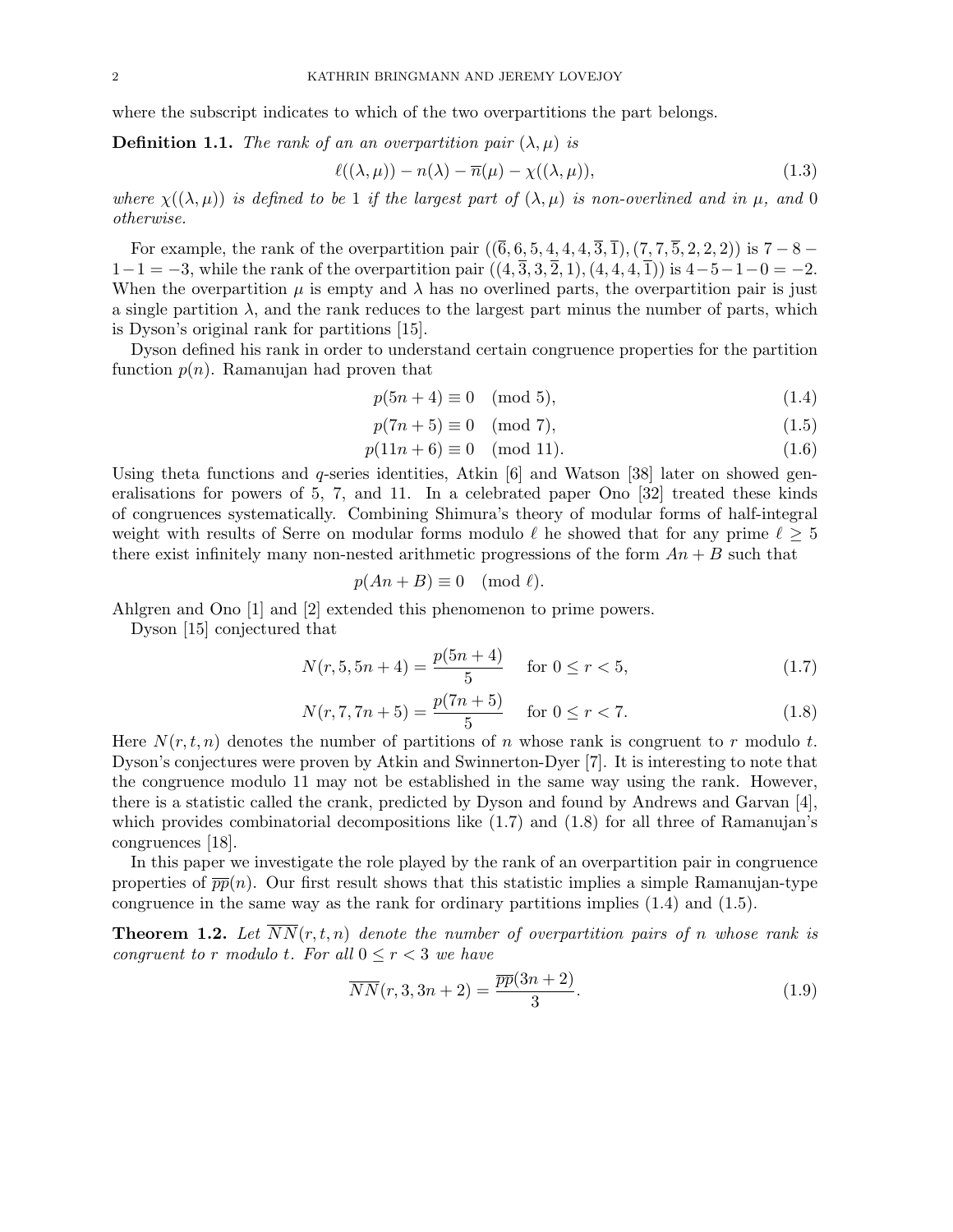Corollary 1.3. For all natural numbers n, we have

$$
\overline{pp}(3n+2) \equiv 0 \pmod{3}.
$$

The interested reader may check, for example, that of the 12 overpartition pairs of 2 listed on the previous page, four have rank 1, four have rank 0, and four have rank −1.

When there is no congruence in the arithmetic progression  $An + B$ , it is still natural to seek information about the *rank differences*  $\overline{NN}(r, t, An + B) - \overline{NN}(s, t, An + B)$ . In the case of the partition function and Dyson's rank, such rank differences have been studied by many authors (see [5, 7, 9, 33], for instance) who prove a variety of results. For example, some rank differences are 0, some have nice infinite product generating functions, and some are always positive or always negative. In the case of overpartition pairs, there are several cases where the rank differences can be expressed as nice infinite products, the following being just one example. More of these identities are given in Section 3.

Theorem 1.4. We have

$$
4 + \sum_{n\geq 1} \left( \overline{NN}(0,3,n) - \overline{NN}(1,3,n) \right) q^n = \frac{4\eta^2(2z)}{\eta(z)\eta(3z)} \tag{1.10}
$$

$$
= \frac{4\eta(6z)\eta^2(9z)}{\eta^2(3z)\eta(18z)} + \frac{4\eta^2(18z)}{\eta(3z)\eta(9z)}.
$$
 (1.11)

Perhaps the most interesting feature of such identities is that many of the infinite products can be interpreted in a natural way as generating functions for overpartitions or overpartition pairs. Moreover, some of these products have shown up in other studies of overpartitions. We shall record some of the resulting combinatorial identities, the following corollary of Theorem 1.4 being one example:

**Corollary 1.5.** Let  $S_1(n)$  denote the number of overpartitions of n, where parts differ by at least 3 if the smaller part is overlined OR both parts are divisible by 3, and parts differ by at least 6 if the smaller is overlined AND both parts are divisible by 3. Let  $S_2(n)$  denote the number of overpartitions  $\lambda = \lambda_1 + \lambda_2 + \cdots$  of n, where parts occur at most twice and  $\lambda_i - \lambda_{i+2}$ is at least 2 if  $\lambda_{i+2}$  is non-overlined and at least 1 if  $\lambda_{i+2}$  is overlined. Let  $S_3(n)$  denote the number of overpartitions of n into parts not divisible by 3. Then  $4S_1(n) = 4S_2(n) = 4S_3(n)$  $\overline{NN}(0,3,3n) - \overline{NN}(1,3,3n).$ 

Instead of asking if the rank implies congruences in the sense of Theorem 1.2, we may ask if congruences for  $\overline{pp}(n)$  are implied by the fact that the counting functions  $\overline{NN}(r,t, An+B)$ themselves satisfy congruences. This turns out to be true, much like it is for partitions [10, 12] and overpartitions [11], but with two notable differences. First, for partitions and overpartitions one obtains weak Maass forms, while for overpartition pairs we use classical modular forms. Second, in the case of overpartition pairs we are dealing with objects of integral weight instead of half-integral weight. Hence we obtain strong density results in addition to congruences in arithmetic progressions.

**Theorem 1.6.** Let  $\ell$  be an odd prime. For any positive integers j and u, almost all natural numbers n satisfying  $\left(\frac{n}{\ell}\right)$  $\binom{n}{\ell} = -\left(\frac{-2}{\ell}\right)$  have the property that

$$
\overline{NN}(r,\ell^u,n) \equiv 0 \pmod{\ell^j}
$$
\n(1.12)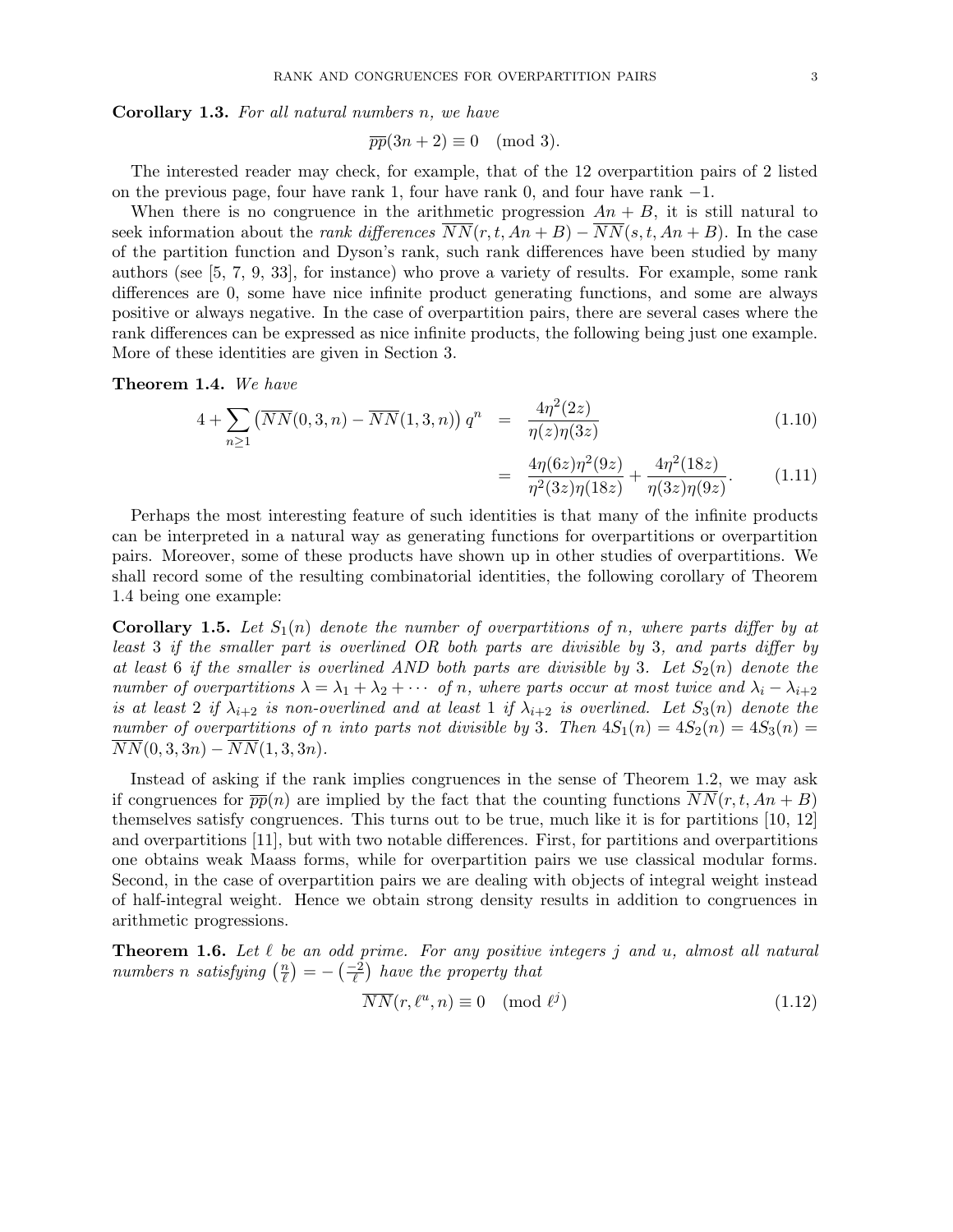for all r with  $0 \le r \le \ell^u - 1$ .

**Theorem 1.7.** Let  $\ell$  be an odd prime and let t be an odd number which is a power of  $\ell$  or relatively prime to  $\ell$ . For any positive integer j, there are infinitely many non-nested arithmetic progressions  $An + B$  such that

$$
\overline{NN}(r, t, An + B) \equiv 0 \pmod{\ell^j}
$$
\n(1.13)

for all r with  $0 \le r \le t - 1$ .

We note that since

$$
\overline{pp}(n) = \sum_{r=0}^{\ell^u - 1} \overline{NN}(r, \ell^u, n),
$$

Theorem 1.6 is also true for  $\overline{pp}(n)$ . For completeness, we shall also study the case  $\ell = 2$  and thus establish the following.

**Theorem 1.8.** For any prime  $\ell$  and natural number j, we have

$$
\liminf_{X \to \infty} \frac{\#\{n \le X : \overline{pp}(n) \equiv 0 \pmod{\ell^j}\}}{X} \ge \begin{cases} \frac{1}{2} - \frac{1}{\ell}, & \ell \text{ odd,} \\ 1, & \ell = 2. \end{cases}
$$

The paper is organized as follows. In the next section, we give some fundamental generating functions for the rank. In Section 3 we prove Theorems 1.2 and 1.4, Corollary 1.5, and related results. In Section 4, we use the theory of modular forms in the spirit of Ahlgren-Ono [2], Mahlburg [29], and Serre [35, 36] to deduce Theorems 1.6 and 1.7.

## 2. Generating functions

In this section we give some basic generating functions required to prove the main theorems as well as some that will be of independent interest. To begin, let  $\overline{NN}(m, n)$  denote the number of overpartition pairs of n with rank m. We assume that the empty overpartition pair of 0 has rank 0. We shall establish a two-variable generating function for  $\overline{NN}(m, n)$ . Our argument will depend on the following, which is equation (1.11) in [22]:

$$
\frac{4}{(1+z)(1+z^{-1})} + \sum_{n\geq 1} \frac{(-1)_n^2 q^n}{(zq, q/z)_n} = \frac{4(-q)_{\infty}^2}{(1+z)(1+z^{-1})(zq, q/z)_{\infty}}.
$$
(2.1)

Here we have employed the standard  $q$ -series notation [17],

$$
(a_1, a_2,..., a_k)_n := (a_1, a_2,..., a_k; q)_n := \prod_{j=0}^{n-1} (1 - a_1 q^j)(1 - a_2 q^j) \cdots (1 - a_k q^j).
$$

We shall also require the  $q$ -Gauss summation [17],

$$
\sum_{n\geq 0} \frac{(a,b)_n (c/ab)^n}{(c,q)_n} = \frac{(c/a, c/b)_{\infty}}{(c, c/ab)_{\infty}}.
$$
\n(2.2)

Proposition 2.1. We have

$$
\sum_{\substack{n\geq 0\\m\in \mathbb{Z}}} \overline{NN}(m,n)z^m q^n = \sum_{n\geq 0} \frac{(-1)_n^2 q^n}{(zq, q/z)_n}
$$
\n(2.3)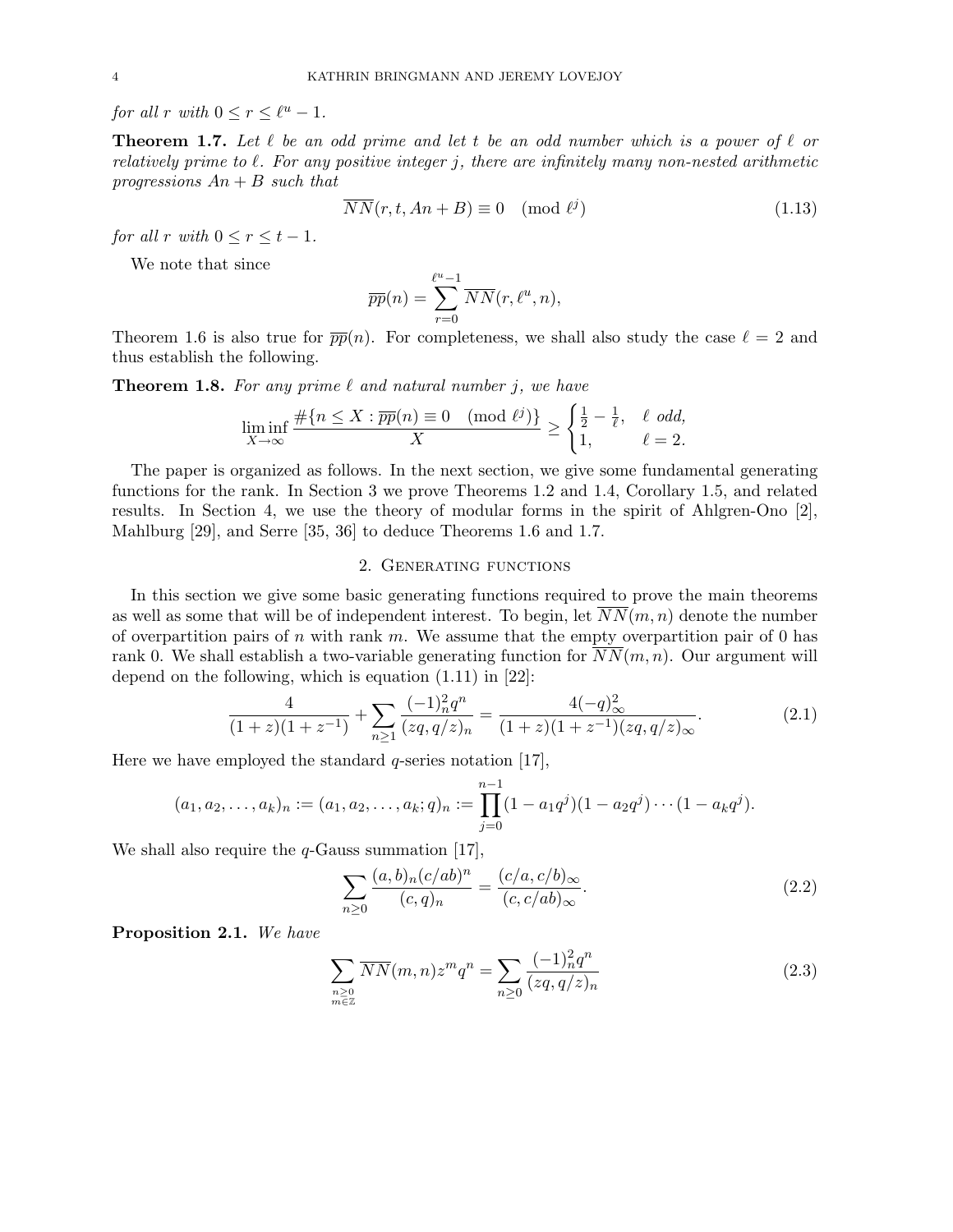*Proof.* We begin by recalling from the elementary theory of partitions [3, p. 16] that  $1/(zq)_n$ (resp.,  $(-zq)_n$ ) is the generating function for partitions (resp., partitions into distinct parts), where the exponent of q is the number being partitioned, the exponent of z is the number of parts, and all parts are less than or equal to n. Using these generating functions together with the definition of the rank (1.3), and splitting the overpartition pairs with a positive number of parts into four cases, depending on whether the largest part is overlined and whether it is in  $\lambda$ or  $\mu$ , gives us four series. For example, the series

$$
\sum_{n\geq 1} \frac{(-q/z)_{n-1}^2 q^n z^{n-1}}{(q/z)_{n-1} (q)_n}
$$

is the generating function for overpartition pairs whose largest part n is overlined and in  $\mu$ , where the exponent of q is the number being partitioned and the exponent of  $z$  is the rank. Combining this with the three other cases gives

$$
\sum_{n\geq 0} \overline{NN}(m,n)z^m q^n = 1 + \sum_{n\geq 1} \frac{(-q/z)_{n-1}(-q/z)_{n}q^{n}z^{n-1}}{(q/z,q)_n} + \sum_{n\geq 1} \frac{(-q/z)_{n-1}^2(-q/z)_{n-1}q^{n}z^{n-1}}{(q/z,q)_n} + \sum_{n\geq 1} \frac{(-q/z)_{n-1}^2q^{n}z^{n-1}}{(q/z)_{n-1}(q)_n} + \sum_{n\geq 1} \frac{(-q/z)_{n-1}^2q^{n}z^{n-1}}{(q/z)_{n-1}(q)_n} + 2\sum_{n\geq 1} \frac{(-q/z)_{n-1}^2q^{n}z^{n-1}}{(q/z)_{n-1}(q)_n} + 2\sum_{n\geq 1} \frac{(-q/z)_{n-1}^2q^{n}z^{n-1}}{(q/z)_{n-1}(q)_n} + \sum_{n\geq 1} \frac{(-q/z)_{n-1}^2q^{n}z^{n-1}}{(q/z)_{n-1}(q)_n} + \sum_{n\geq 1} \frac{(-q/z)_{n-1}^2q^{n}z^{n-1}}{(q/z)_{n-1}(q)_n} + \sum_{n\geq 1} \frac{(-q/z)_{n-1}^2q^{n}z^{n-1}}{(q/z,q)_{n-1}(q)_n} + \sum_{n\geq 1} \frac{(-1/z)_{n}^2(zq)^n}{(q/z,q)_n} + \sum_{n\geq 1} \frac{(-1/z)_{n}^2(zq)^n}{(q/z,q)_n} - 1 + \frac{4}{(1+z)(1+\frac{1}{z})} \left(\sum_{n\geq 0} \frac{(-1/z)_{n}^2(zq)^n}{(q/z,q)_n} - 1\right) + \sum_{n\geq 1} \frac{(-1)_{n}^2q^n}{(q/z,zq)_n},
$$

where the last two inequalities follow from  $(2.2)$  and  $(2.1)$ .

We would like to make two remarks here. First, the above proposition implies the symmetry  $\overline{NN}(m, n) = \overline{NN}(-m, n)$ . Second, one can use the "Frobenius representation of an overpartition pair" to give an alternative definition of the rank. This is the approach taken in [28], and it immediately gives the symmetry as well as the generating function (2.3). Using the above argument or the bijection in [13, 27], one can then recover the definition for the rank that we employ in the present paper.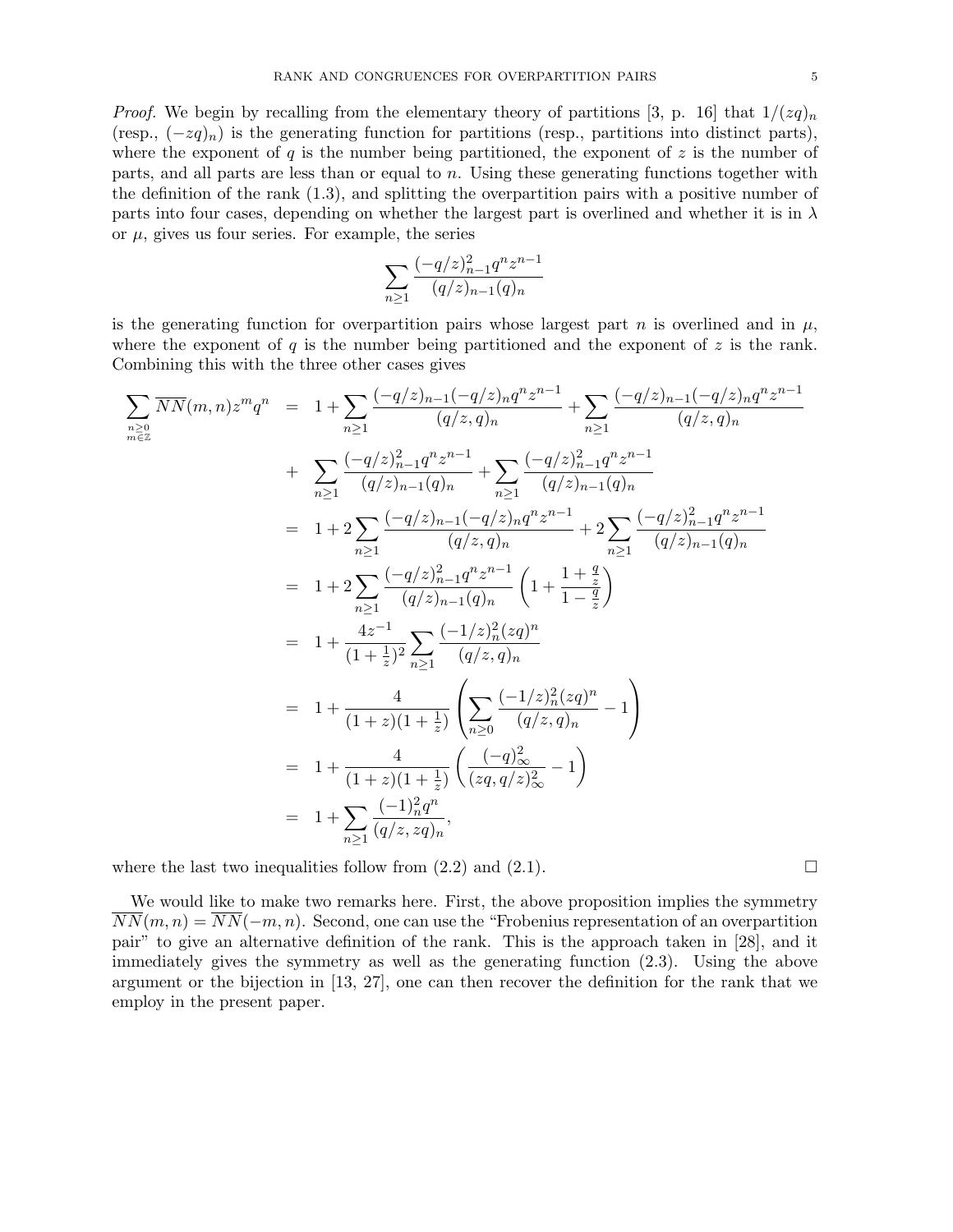There are some nice generating functions which follow from (2.3), and we record these here, even though they are not required in the sequel.

Proposition 2.2. For any integer m we have

$$
\sum_{n\geq 1} \overline{NN}(m,n)q^n = \frac{(-1)_\infty^2}{(q)_\infty^2} \sum_{n\geq 1} \frac{(-1)^{n-1} q^{n(n+1)/2+|m|n} (1-q^n)}{(1+q^n)^2}.
$$
\n(2.4)

Proof. We employ a limiting case of Watson's transformation [17],

$$
\sum_{n=0}^{\infty} \frac{(aq/bc,d,e)_n \left(\frac{aq}{de}\right)^n}{(q,aq/b,aq/c)_n} = \frac{(aq/d,aq/e)_{\infty}}{(aq,aq/de)_{\infty}} \sum_{n=0}^{\infty} \frac{(a,b,c,d,e)_n (1-aq^{2n})(aq)^{2n}(-1)^n q^{n(n-1)/2}}{(q,aq/b,aq/c,aq/d,aq/e)_n (1-a)(bcde)^n}.
$$
\n(2.5)

Taking  $a = 1$ ,  $b = z$ ,  $c = 1/z$ ,  $d = -1$ , and  $e = -1$ , we obtain

$$
\sum_{n=0}^{\infty} \frac{(-1)_n^2 q^n}{(zq, q/z)_n} = \frac{(-q)_{\infty}^2}{(q)_{\infty}^2} \left(1 + 4 \sum_{n=1}^{\infty} \frac{(1-z)(1-1/z)(-1)^n q^{n(n+1)/2+n}}{(1-zq^n)(1-q^n/z)(1+q^n)}\right).
$$

Now it is easily verified that

$$
\frac{(1-z)(1-1/z)q^n}{(1-zq^n)(1-q^n/z)} = 1 - \frac{(1-q^n)}{(1+q^n)} \sum_{m=0}^{\infty} z^m q^{mn} - \frac{(1-q^n)}{(1+q^n)} \sum_{m=1}^{\infty} z^{-m} q^{mn}.
$$

Substituting this into the above equation and picking off the coefficient of  $z<sup>m</sup>$  immediately gives the desired result for  $m \neq 0$ . By Proposition 2.1 with  $m = 0$ , the generating function

$$
\sum_{n\geq 1} \overline{NN}(0,n) q^n
$$

is the coefficient of  $z^0$  in

$$
-1 + \sum_{n\geq 0} \frac{(-1)^2_n q^n}{(zq, q/z)_n}.
$$

Arguing as above, this constant term is

$$
-1 + \frac{(-q)_\infty^2}{(q)_\infty^2} \left( 1 + 4 \sum_{n \geq 1} \frac{(-1)^n q^{n(n+1)/2}}{1+q^n} + 4 \sum_{n \geq 1} \frac{(-1)^{n-1} q^{n(n+1)/2} (1-q^n)}{(1+q^n)^2} \right).
$$

Now it is known (see [17, 5.2, p.134], for example) that the first two terms in parentheses sum to

$$
\frac{(q)_{\infty}^2}{(-q)_{\infty}^2}.
$$

Hence we end up with

$$
\sum_{n\geq 1} \overline{NN}(0,n)q^n = \frac{(-1)_\infty^2}{(q)_\infty^2} \sum_{n\geq 1} \frac{(-1)^{n-1} q^{n(n+1)/2} (1-q^n)}{(1+q^n)^2},
$$

as desired.  $\Box$ 

The following is deduced immediately from Proposition 2.2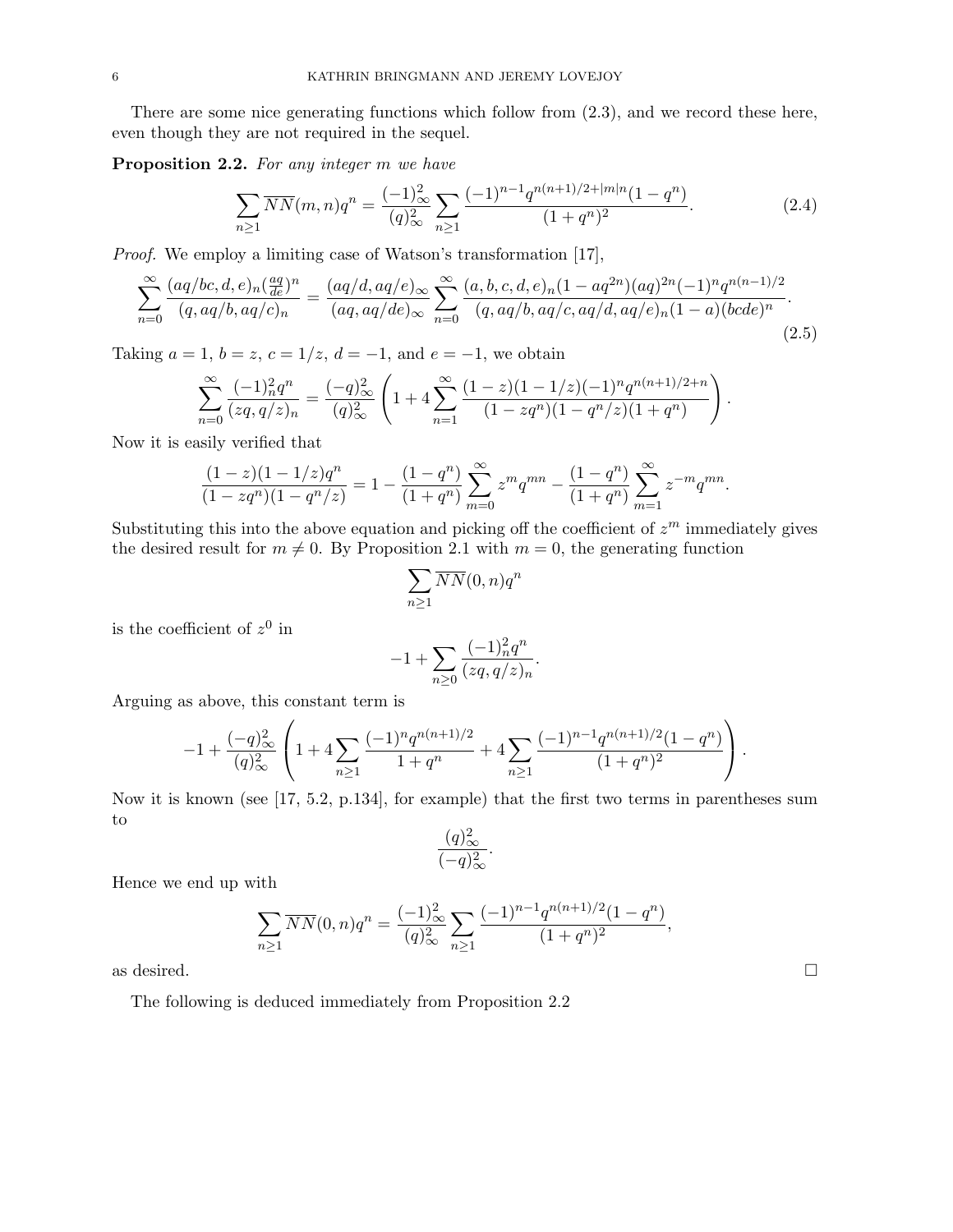Corollary 2.3. For  $0 \le r \le t$ , we have

$$
\sum_{n\geq 1} \overline{NN}(r,t,n)q^n = \frac{(-1)^2}{(q)^2} \sum_{n\geq 1} \frac{(-1)^{n-1} q^{n(n+1)/2} (q^{rn} + q^{(t-r)n}) (1-q^n)}{(1+q^n)^2 (1-q^{tn})}.
$$
 (2.6)

Proof. Use Proposition 2.2 plus the fact that

$$
\overline{NN}(r,t,n) = \sum_{k \in \mathbb{Z}} \overline{NN}(r+tk,n).
$$

.

We close this section with a useful decomposition of the generating function for  $\overline{NN}(r, t, n)$ into a linear combination of certain modular forms.

**Proposition 2.4.** For t an odd integer and  $0 \leq r \leq t-1$ , let  $C(r,t)$  be the constant

$$
C(r,t) := \frac{4}{t} \sum_{s=0}^{t-1} \frac{\zeta_t^{-rs}}{(1 + \zeta_t^s)(1 + \zeta_t^{-s})}.
$$

Then we have

$$
C(r,t) + \sum_{n\geq 1} \overline{NN}(r,t,n)q^n = \frac{1}{t} \sum_{n\geq 0} \overline{pp}(n)q^n + \frac{1}{t} \sum_{s=1}^{t-1} \zeta_t^{-rs} R(\zeta_t^s;q). \tag{2.7}
$$

Here

$$
R(z;q) := \frac{4(-q)_{\infty}^2}{(1+z)(1+1/z)(zq,q/z)_{\infty}}
$$

*Proof.* Since  $\sum \overline{pp}(n)q^n = R(1; q)$ , by (2.1) and (2.3), we see that for  $n \ge 1$  the coefficient of  $q^n$ on the right hand side of (2.7) is

$$
\frac{1}{t}\sum_{s=0}^{t-1}\zeta_t^{-rs}\sum_{m\in\mathbb{Z}}\overline{NN}(m,n)\zeta_t^{sm} = \frac{1}{t}\sum_{m\in\mathbb{Z}}\overline{NN}(m,n)\sum_{s=0}^{t-1}\zeta_t^{(m-r)s}.
$$

Now the sum on s is equal to t if  $m \equiv r \pmod{t}$ , and is 0 otherwise. This establishes the theorem up to the constant term, which is easily calculated from  $(2.1)$ .

Notice that because of the denominator in  $R(z; q)$ , we can only take t odd in order to avoid the case  $z = -1$ . This restricts the values of t for which we can obtain information about the counting functions  $\overline{NN}(r,t,n)$ . It would be interesting to know what can be done in the case t even.

## 3. Generating functions for rank differences

In this section we prove Theorem 1.4 and Corollary 1.5, along with some similar results when  $t = 2$  or 4. Theorem 1.2 will also follow from this work, as we shall see shortly.

*Proof of Theorems 1.2 and 1.4.* Using (2.3) and (2.1) with  $z = \zeta_3$ , a third root of unity, together with the fact that  $\overline{NN}(1,3,n) = \overline{NN}(2,3,n)$ , we may conclude that

$$
4 + \sum_{n\geq 1} \left( \overline{NN}(0,3,n) - \overline{NN}(1,3,n) \right) q^n = 4 \frac{(-q)_{\infty}^2(q)_{\infty}}{(q^3;q^3)_{\infty}}.
$$
 (3.1)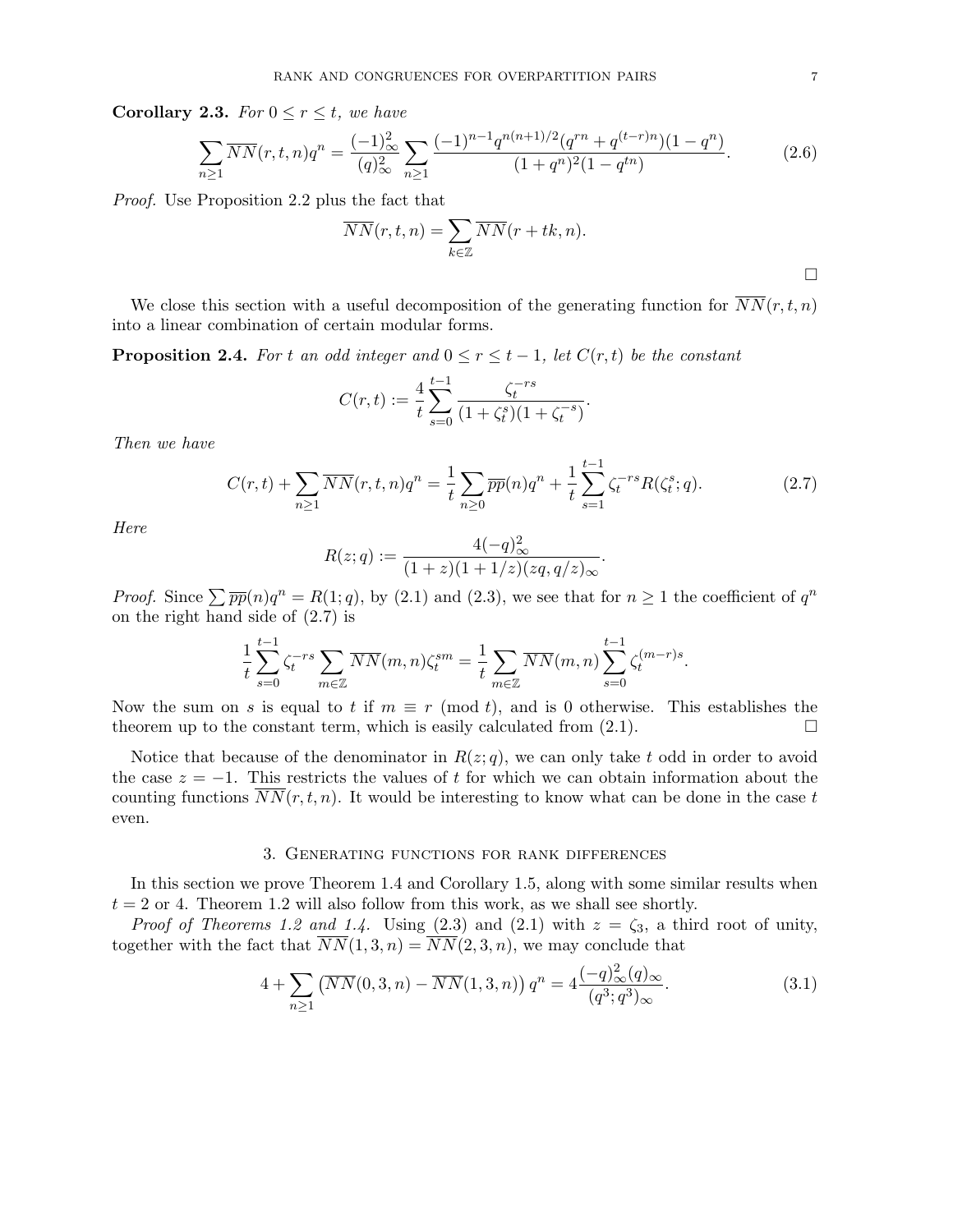This is (1.10). By Jacobi's triple product identity [17],

$$
\sum_{n \in \mathbb{Z}} z^n q^{n^2} = (-zq, -q/z, q^2; q^2)_{\infty}
$$
\n(3.2)

we have

$$
2(-q)_{\infty}^{2}(q)_{\infty} = \sum_{n \in \mathbb{Z}} q^{\binom{n+1}{2}}.
$$
\n(3.3)

Since there are no triangular numbers congruent to 2 mod 3, we have that

$$
\overline{NN}(0,3,3n+2) = \overline{NN}(1,3,3n+2).
$$

This establishes that for  $r = 0, 1$ , or 2,

$$
\overline{NN}(r,3,3n+2) = \frac{\overline{pp}(3n+2)}{3},
$$

which completes the proof of Theorem 1.2. For  $(1.11)$ , we note that the triangular numbers congruent to 1 modulo 3 are of the form  $(3n+1)(3n+2)/2$ , and so by (3.2) we have

$$
\sum_{n \in \mathbb{Z}} q^{(3n+1)(3n+2)/2} = 2q(-q^9; q^9)_{\infty}(q^{18}; q^{18})_{\infty}.
$$

Similarly, the triangular numbers divisible by 3 are of the form  $(3n)(3n + 1)/2$  (each of these contributing twice), and we have

$$
2\sum_{n\in\mathbb{Z}}q^{(3n)(3n+1)/2} = 2\frac{(q^9;q^9)_{\infty}(-q^3;q^3)_{\infty}}{(-q^9;q^9)_{\infty}}.
$$

Putting these last two equations together with (3.1) and (3.3) above, we have Theorem 1.4.  $\square$ 

Theorem 3.1. We have

$$
\sum_{n\geq 0} \left( \overline{NN}(0, 2, 2n+1) - \overline{NN}(1, 2, 2n+1) \right) q^n = \frac{4\eta^8(2z)}{\eta^4(z)}\tag{3.4}
$$

.

Proof. From (2.3), we have

$$
\sum_{n\geq 1} \left( \overline{NN}(0, 2, n) - \overline{NN}(1, 2, n) \right) q^n = \sum_{n\geq 1} \frac{(-1)_n^2 q^n}{(-q)_n^2}
$$

This final series may be written as

$$
4\sum_{n\geq 1} \frac{q^n}{(1+q^n)^2} = 4\sum_{n\geq 1} (q^n - 2q^{2n} + 3q^{3n} - 4q^{4n} + \cdots),
$$

and so we see that

$$
\overline{NN}(0,2,2n+1) - \overline{NN}(1,2,2n+1) = 4\sigma(2n+1),
$$

where  $\sigma(n)$  is the sum of the divisors of n. Now it is well known (see [16, p. 482-483], for example) that  $\circ$ 

$$
\sum_{n\geq 0}\sigma(2n+1)q^n=\frac{\eta^8(2z)}{\eta^4(z)},
$$
 which completes the proof.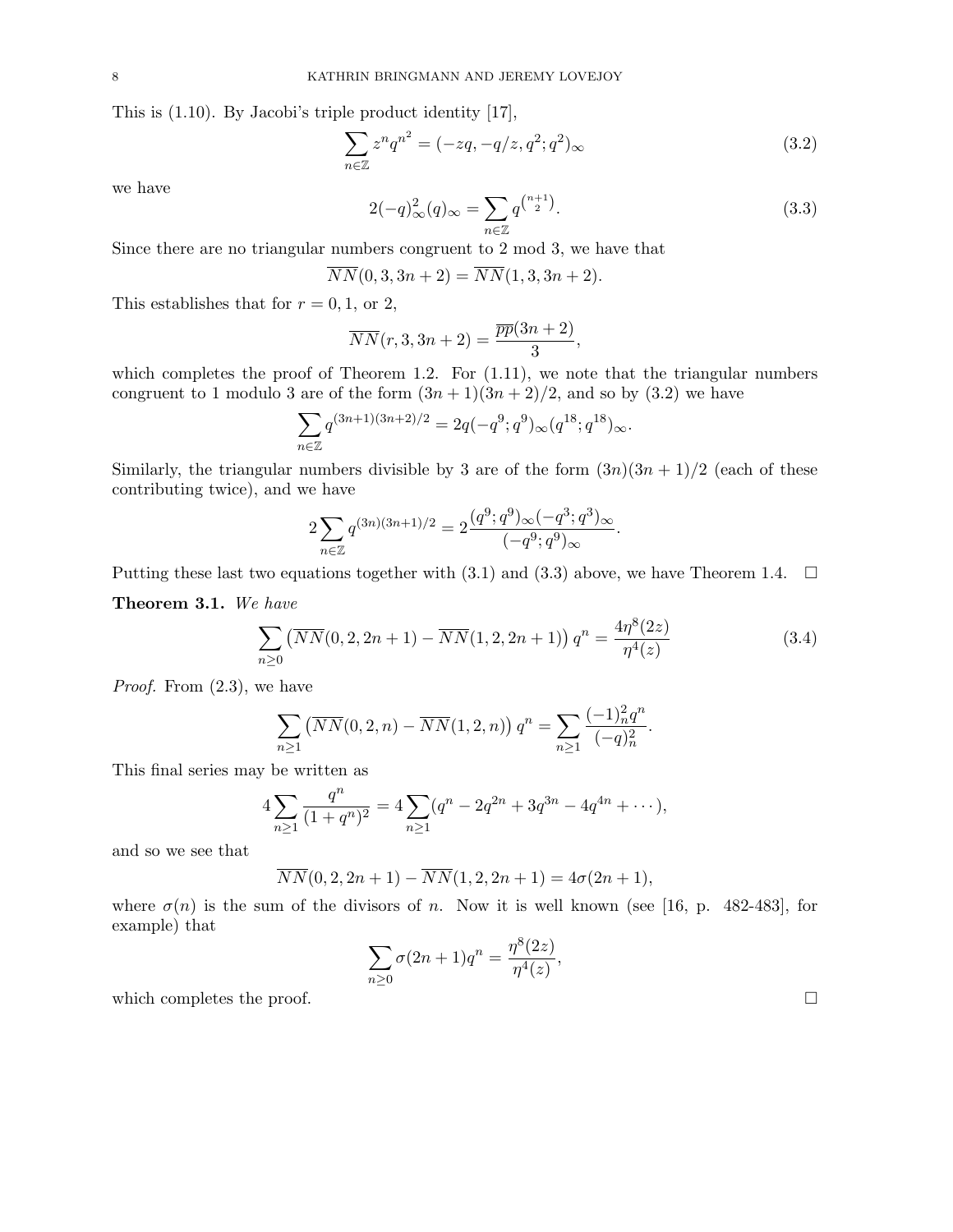Theorem 3.2. We have

$$
2 + \sum_{n\geq 1} \left( \overline{NN}(0, 4, n) - \overline{NN}(2, 4, n) \right) q^n
$$
  
= 
$$
\frac{2\eta^3(2z)}{\eta^2(z)\eta(4z)}
$$
  

$$
2n^5(8z)
$$
 
$$
4n(4z)n^2(16z)
$$
 (3.5)

$$
= \frac{2\eta^5(8z)}{\eta^2(2z)\eta(4z)\eta^2(16z)} + \frac{4\eta(4z)\eta^2(16z)}{\eta^2(2z)\eta(8z)}
$$
(3.6)

$$
= \frac{2\eta^5 (8z)\eta^3 (16z)}{\eta^6 (4z)\eta^2 (32z)} + \frac{4\eta^7 (16z)}{\eta^4 (4z)\eta (8z)\eta^2 (32z)} + \frac{4\eta^7 (8z)\eta^2 (32z)}{\eta^6 (4z)\eta^3 (16z)} + \frac{8\eta (8z)\eta (16z)\eta^2 (32z)}{\eta^4 (4z)}.
$$
\n(3.7)

*Proof of Theorem 3.2.* Using  $z = i$  in (2.3) and (2.1), together with the fact that  $\overline{NN}(1, 4, n) =$  $\overline{NN}(3, 4, n)$ , we have

$$
2 + \sum_{n\geq 1} \left( \overline{NN}(0, 4, n) - \overline{NN}(2, 4, n) \right) = 2 \frac{(-q)_{\infty}^2}{(-q^2; q^2)_{\infty}} = \frac{2(-q; q^2)_{\infty}}{(q; q^2)_{\infty}} = 2 \frac{(q^2; q^2)_{\infty}^3}{(q)_{\infty}^2 (q^4; q^4)_{\infty}}.
$$

This is  $(3.5)$ . For  $(3.6)$ , we observe that

$$
\frac{(-q^2;q^2)_{\infty}(-q,-q,q^2;q^2)_{\infty}}{(q^2;q^2)_{\infty}} = \frac{(-q^2;q^2)_{\infty}}{(q^2;q^2)_{\infty}} \times \sum_{n \in \mathbb{Z}} q^{n^2}.
$$

Now, (3.6) follows from (3.2) and the fact that  $n^2$  is even if and only if n is even. The proof of (3.7) is similar. In this case, we write

$$
\frac{(-q;q^2)_{\infty}}{(q;q^2)_{\infty}} = \frac{(-q,-q,-q^2,-q^2,q^2;q^2)_{\infty}}{(q^4;q^4)_{\infty}}
$$
  

$$
= (-q,-q,q^2;q^2)_{\infty}(-q^2,-q^2,q^4;q^4)_{\infty} \times \frac{(-q^4;q^4)_{\infty}^2}{(q^4;q^4)_{\infty}^2}
$$
  

$$
= \sum_{n \in \mathbb{Z}} q^{n^2} \sum_{m \in \mathbb{Z}} q^{2m^2} \times \frac{(-q^4;q^4)_{\infty}^2}{(q^4;q^4)_{\infty}^2},
$$

the last equality following from (3.2). Now  $n^2 + 2m^2$  is divisible by 4 if and only if n and m are even. Hence the powers of q divisible by 4 in  $(-q;q^2)_{\infty}/(q;q^2)_{\infty}$  come from

$$
\sum_{n\in\mathbb{Z}} q^{4n^2} \sum_{m\in\mathbb{Z}} q^{8m^2} \times \frac{(-q^4;q^4)_{\infty}^2}{(q^4;q^4)_{\infty}^2},
$$

which by  $(3.2)$  is

$$
\frac{(-q^4;q^4)_\infty^2(-q^4,-q^4,q^8;q^8)_\infty(-q^8,-q^8,q^{16};q^{16})_\infty}{(q^4;q^4)_\infty^2}.
$$

This is the first term in (3.7), and the other three follow in a similar way. This completes the proof of Theorem 3.2.

We now highlight a few combinatorial identities that follow from the rank difference generating functions above, beginning with Corollary 1.5.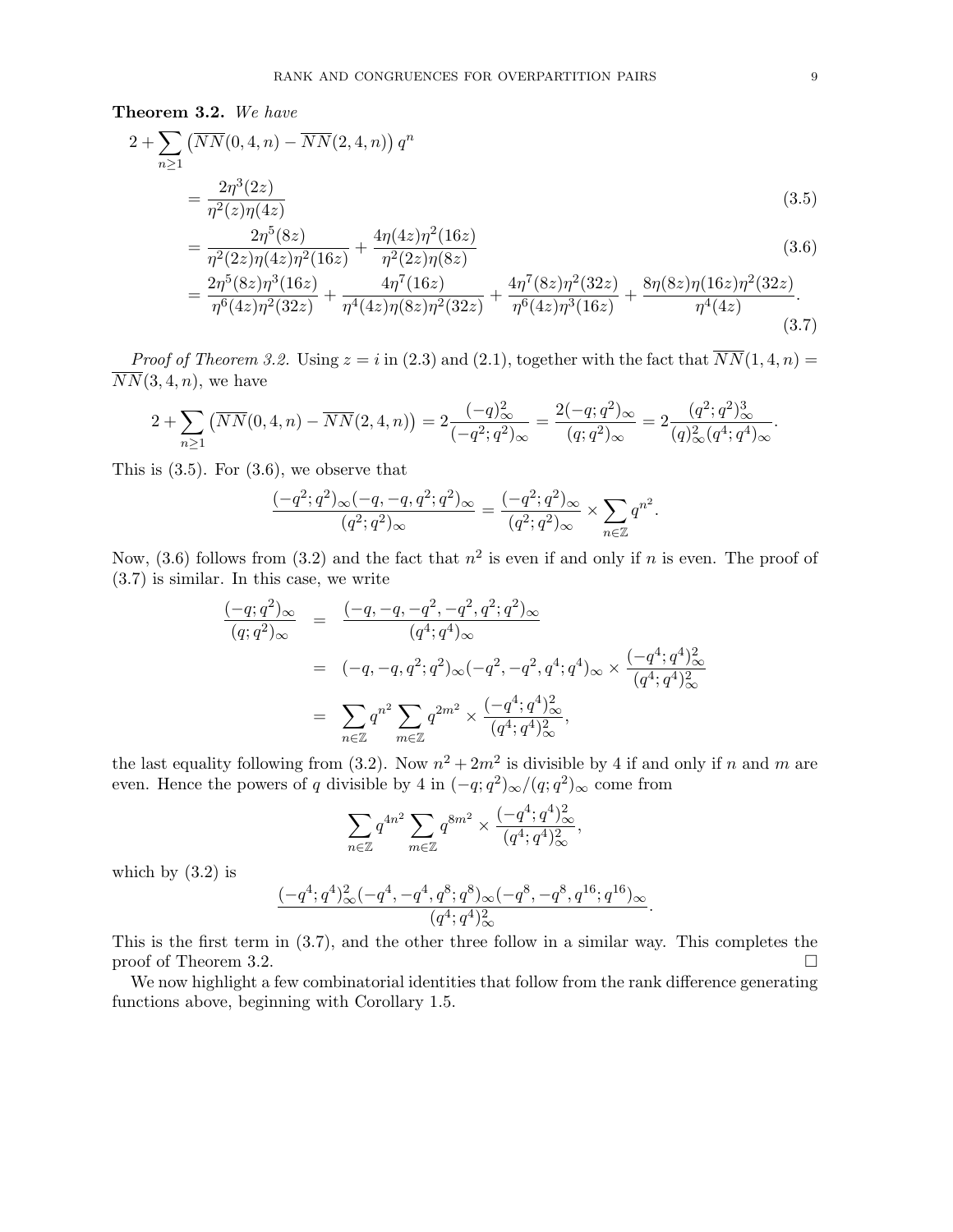*Proof of Corollary 1.5.* The generating function for  $S_3(n)$  is

$$
\sum_{n\geq 0} S_3(n)q^n = \frac{(-q)_{\infty}(q^3;q^3)_{\infty}}{(q)_{\infty}(-q^3;q^3)_{\infty}}.
$$

Hence from (1.11), it is clear that for  $n \geq 1$  we have

$$
\overline{NN}(0,3,3n) - \overline{NN}(1,3,3n) = 4S_3(n).
$$

The fact that  $S_3(n) = S_2(n)$  is the case  $k = 3$  of Theorem 1.1 in [21], while the fact that  $S_3(n) = S_1(n)$  follows from Corollary 1.4 of [24]

**Corollary 3.3.** Let  $T_1(n)$  denote the number of overpartitions of n into distinct parts, where parts differ by at least two if the smaller is overlined. Let  $T_2(n)$  denote the number of overpartitions of n into odd parts. Then for all natural numbers n we have

$$
\overline{NN}(0,4,n) - \overline{NN}(2,4,n) = 2T_1(n) = 2T_2(n).
$$

*Proof.* By (3.5),  $\overline{NN}(0, 4, n) - \overline{NN}(2, 4, n)$  is equal to twice the number of overpartitions of n into odd parts. But this latter quantity is also equal to twice  $T_1(n)$  (see Theorem 1.1 of [21], for  $\Box$  example).

As two more examples we record the following, which is easily deduced from (3.6).

**Corollary 3.4.** Let  $U(n)$  denote the number of overpartition pairs  $(\lambda, \mu)$  of n, where the parts of  $\lambda$  are not divisible by 4 and the parts of  $\mu$  are congruent to 2 modulo 4. Let  $V(n)$  denote the number of overpartition pairs  $(\lambda, \mu)$  of n, where the non-overlined parts of  $\lambda$  are not divisible by  $8$  and  $\mu$  contains only overlined parts, these being divisible by 4. Then for all natural numbers n we have

- (i)  $\overline{NN}(0, 4, 2n) \overline{NN}(2, 4, 2n) = 2U(n),$
- (ii)  $\overline{NN}(0, 4, 2n+1) \overline{NN}(0, 4, 2n+1) = 4V(n).$

Proof. The right side of (3.6) may be written as

$$
\frac{2(-q^2;q^2)_{\infty}(-q^4;q^8)_{\infty}}{(q^2;q^2)_{\infty}(q^4;q^8)_{\infty}} + \frac{4q(-q^2;q^2)_{\infty}(-q^8;q^8)_{\infty}(q^{16};q^{16})_{\infty}}{(q^2;q^2)_{\infty}},
$$

which is clearly equal to

$$
2\sum_{n\geq 0} U(n)q^{2n} + 4\sum_{n\geq 0} V(n)q^{2n+1}.
$$

It is intriguing to wonder if the equality between the rank differences and the overpartitiontheoretic functions in Corollaries 1.5, 3.3, and 3.4 could be proven using combinatorial mappings. Corollaries 1.5 and 3.3 are particularly interesting, as they relate overpartition pairs to overpartitions.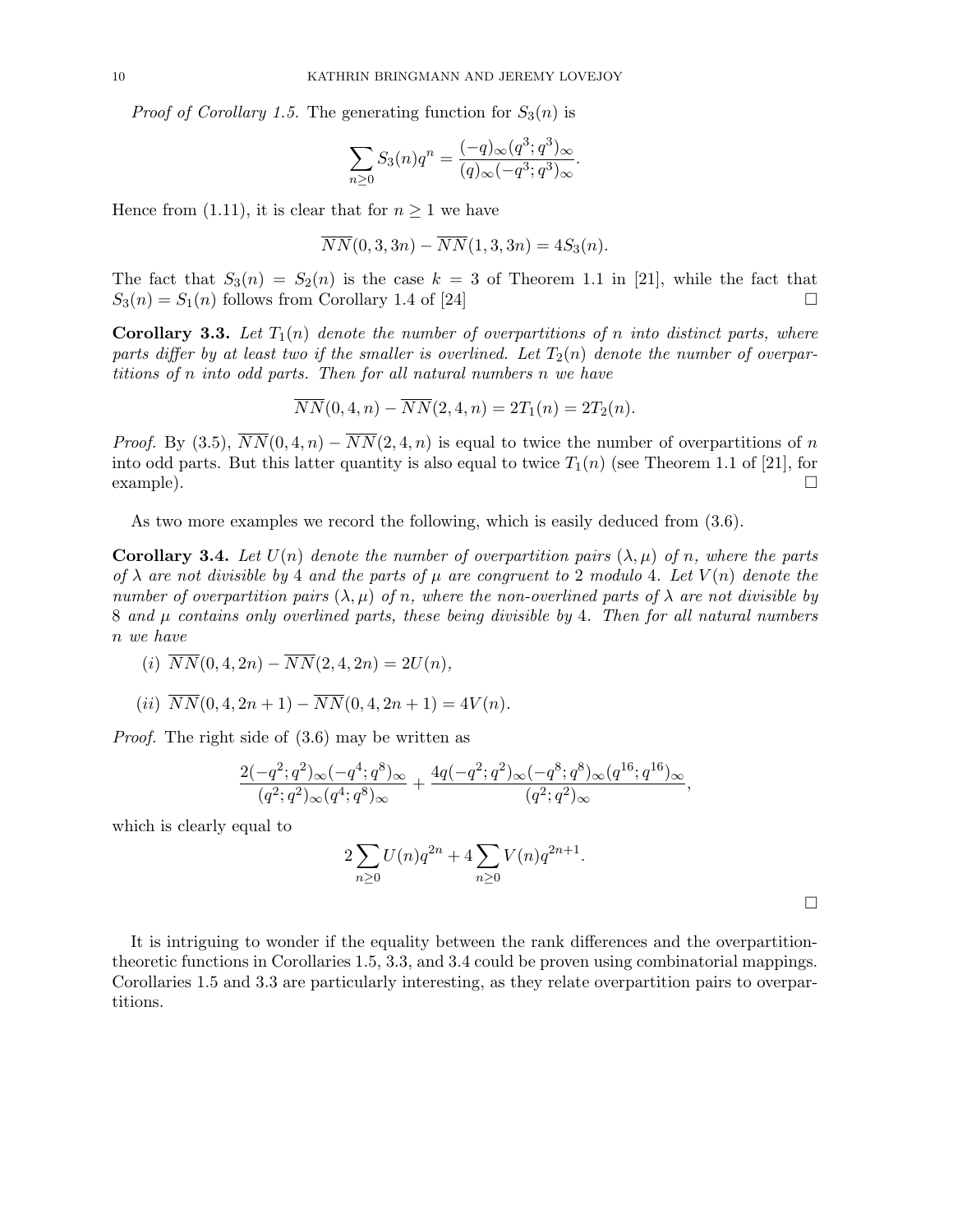## 4. Congruences for the rank

In this section we establish Theorems 1.6 and 1.7. These results depend heavily on the theory of modular forms [19], particularly the properties of eta-functions [31] and Klein forms [20, 34]. Before we prove the main result of this section, we review a few definitions.

Let  $\Gamma = \Gamma_0(N)$  or  $\Gamma_1(N)$  denote the congruence subgroups of  $SL_2(\mathbb{Z})$  consisting of matrices equivalent modulo N to  $\begin{pmatrix} \bullet & \bullet \\ 0 & \bullet \end{pmatrix}$  $0$   $\bullet$ or  $\begin{pmatrix} 1 & \bullet \\ 0 & 1 \end{pmatrix}$ , respectively. Let  $M_k(\Gamma_0(N), \chi)$  (resp.  $S_k(\Gamma_0(N)), \chi$  denote the usual space of weight k modular forms (resp. cusp forms) on  $\Gamma_0(N)$ with character  $\chi$ , and let  $M_k(\Gamma_1(N))$  (resp.  $S_k(\Gamma_1(N))$ ) denote the space of weight k modular forms (resp. cusp forms) on  $\Gamma_1(N)$ . For a matrix in  $SL_2(\mathbb{Z})$  and function  $f(z)$  on the upper half plane, define the weight  $k$  slash operator by

$$
f(z)\bigg|_k \begin{pmatrix} a & b \\ c & d \end{pmatrix} := (cz+d)^k f\left(\frac{az+b}{cz+d}\right).
$$

Recall that the  $(0, s)$ -Klein form is defined relative to a modulus N, for all s with  $0 \leq s \leq N-1$ , by

$$
K_{0,s}(z) := \frac{-i\omega_s q^{1/12}}{2\pi} \times \frac{1}{\eta^2(z)} \prod_{n\geq 1} (1 - \zeta^s q^n)(1 - \zeta^{-s} q^n). \tag{4.1}
$$

Here we have  $\zeta := e^{2\pi i/N}$  and  $\omega_s := \zeta^{s/2} (1 - \zeta^{-s})$ . This function is a weakly holomorphic modular form of weight  $-1$  on  $\Gamma_1(2N^2)$ . (Recall that weakly holomorphic means that the poles, if there are any, are supported at the cusps.) More specifically, if  $\begin{pmatrix} a & b \\ c & d \end{pmatrix} \in \Gamma_0(N)$ , then

$$
K_{0,s}(z)\Big|_{-1} \begin{pmatrix} a & b \\ c & d \end{pmatrix} = \beta_s K_{0,\overline{ds}}(z). \tag{4.2}
$$

Here  $\overline{d}$  denotes d modulo N and

$$
\beta_s := \exp\left(\frac{cs + (ds - \overline{ds})}{2N} + \frac{cs \cdot (ds - \overline{ds}) - cs \cdot \overline{ds}}{2N^2}\right),\,
$$

with  $\exp(z) := e^{2\pi i z}$ .

**Theorem 4.1.** For an odd prime  $\ell$  and natural numbers j and u, there exists a weight k and a level N so that modulo  $\ell^j$  we have

$$
\sum_{\left(\frac{n}{\ell}\right)=-\left(\frac{-2}{\ell}\right)} \overline{NN}(r,\ell^u,n)q^n \in S_k(\Gamma_1(N))\tag{4.3}
$$

for all r with  $0 \le r \le \ell^u - 1$ . Moreover, this cusp form has coefficients of the form  $a(n)/\ell^u$ , with  $a(n)$  an integer.

*Proof.* Let  $\ell$  be an odd prime, let  $t = \ell^u$ , and suppose that  $0 \le r \le \ell^u - 1$ . With  $\zeta$  an  $\ell^u$ th root of unity, define the function

$$
f(z) := \frac{-2i}{\pi} \sum_{s=0}^{t-1} \frac{\omega_s \zeta^{-rs} \eta^2 (2z) \eta^{6\ell - 8} (2\ell z) \eta^4(\ell z)}{(1 + \zeta^s)(1 + \zeta^{-s}) \eta^4(z) K_{0,s}(z)}.
$$
(4.4)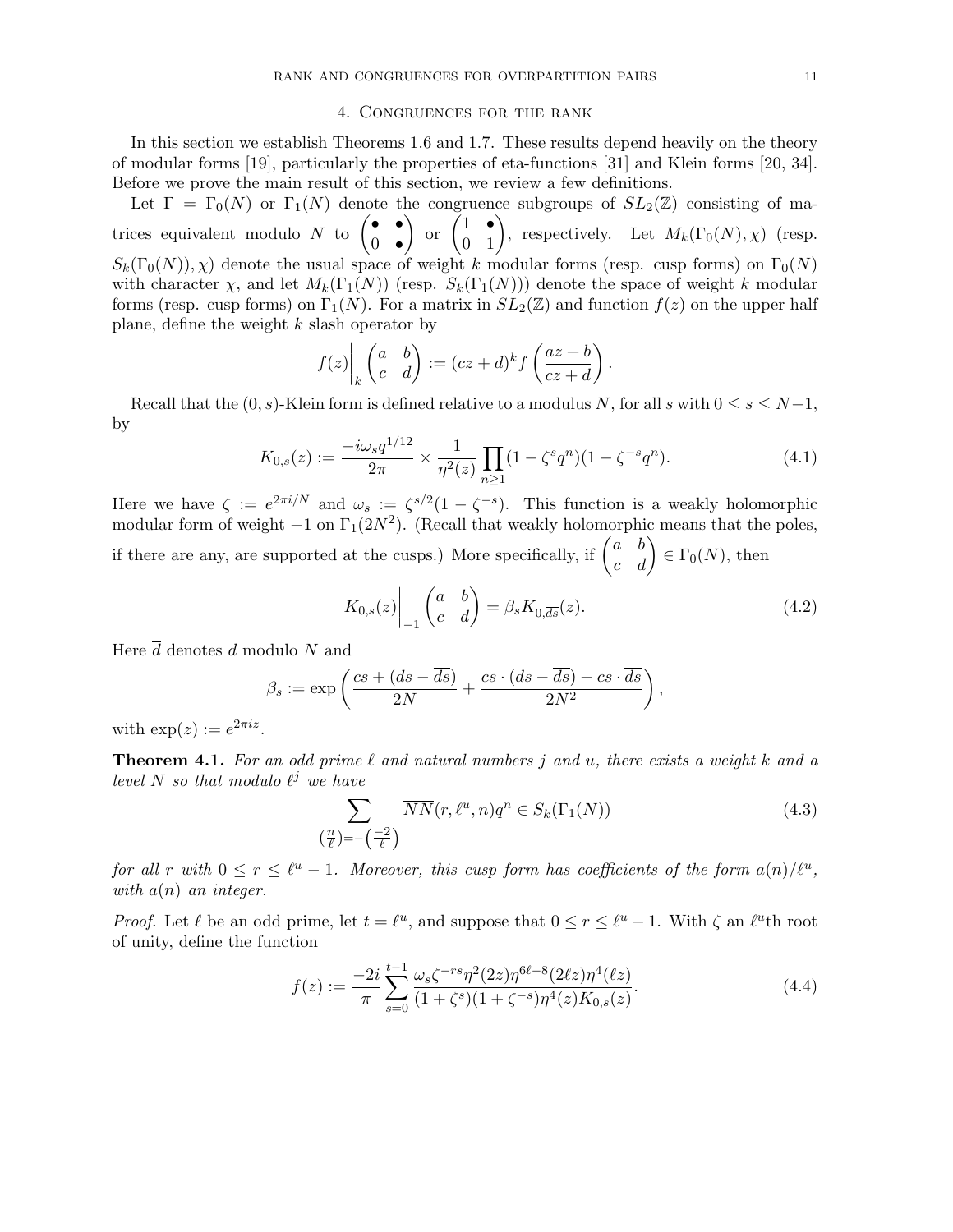Notice that from Proposition 2.4 and equation (4.1),  $f(z)$  has a q-expansion with integer coefficients. Basic properties of eta-functions and of Klein forms tell us that

$$
\frac{\eta^2(2z)\eta^{6\ell-8}(2\ell z)\eta^4(\ell z)}{\eta^4(z)}
$$

is a holomorphic modular form in the space  $M_{3\ell-3}(\Gamma_0(2\ell))$  and  $K_{0,s}(z)$  is a weakly holomorphic form of weight  $-1$  on  $\Gamma_1(2t^2)$ . Hence the function  $f(z)$  is a weakly holomorphic modular form in the space  $M_{3\ell-2}(\Gamma_1(2t^2)).$ 

For any modular form  $F = \sum a(n)q^n$ , define  $\widetilde{F}(z)$  by

$$
\widetilde{F}(z) := \left( F(z) - \left( \frac{-2}{\ell} \right) F(z) \otimes \left( \frac{\bullet}{\ell} \right) \right) \otimes \left( \frac{\bullet}{\ell} \right).
$$

Recall that the twist of a modular form  $F \otimes (\frac{\bullet}{\ell})$  $(\overline{z})$  (*z*) is defined by

$$
F \otimes \left(\frac{\bullet}{\ell}\right)(z) := \sum_{n} \left(\frac{n}{\ell}\right) a(n) q^{n},
$$

which may also be written

$$
F \otimes \left(\frac{\bullet}{\ell}\right)(z) = \frac{g}{\ell} \sum_{v \pmod{\ell}} \left(\frac{v}{\ell}\right) F(z) \bigg| \begin{pmatrix} 1 & -v/\ell \\ 0 & 1 \end{pmatrix},
$$

where  $q$  is the usual Gauss sum

$$
g := \sum_{v \pmod{\ell}} \left(\frac{v}{\ell}\right) e^{2\pi i v/\ell}.
$$

By the theory of twists of modular forms, the function  $\tilde{f}(z)$  is a weakly holomorphic modular form in the space  $M_{3\ell-2}(\Gamma_1(2\ell^4t^2)).$ 

Now let  $E_{\ell,x}(z)$  be defined by

$$
E_{\ell,x}(z) := \frac{\eta^{\ell^x}(z)}{\eta(\ell^x z)}.\tag{4.5}
$$

It is known that  $E_{\ell,x}(z)$  is a modular form in the space  $M_{(\ell^x-1)/2}(\Gamma_0(\ell^x), \chi)$  for a certain character  $\chi$ , that  $E_{\ell,x}(z)^{\ell^y} \equiv 1 \pmod{\ell^{y+1}}$ , and that  $E_{\ell,x}(z)$  vanishes at every cusp  $a/c$  with  $\ell^x$  not dividing c.

Define  $G(z)$  by

$$
G(z) := \frac{\tilde{f}(z)}{\eta^{6\ell - 8} (2\ell z) \eta^4(\ell z)} \times E_{\ell, u+1}(z)^T,
$$

where T is a large enough power of  $\ell$  so that

$$
G(z) \equiv \frac{f(z)}{\eta^{6\ell - 8}(2\ell z)\eta^4(\ell z)} \pmod{\ell^j}
$$

and  $G(z)$  vanishes at all cusps  $a/c$  with  $\ell t$  (=  $\ell^{u+1}$ ) not dividing c. We now want to show that  $G(z)$  vanishes at the cusps  $a/c$  with  $\ell t/c$ . We shall consider two cases, depending on the parity of c.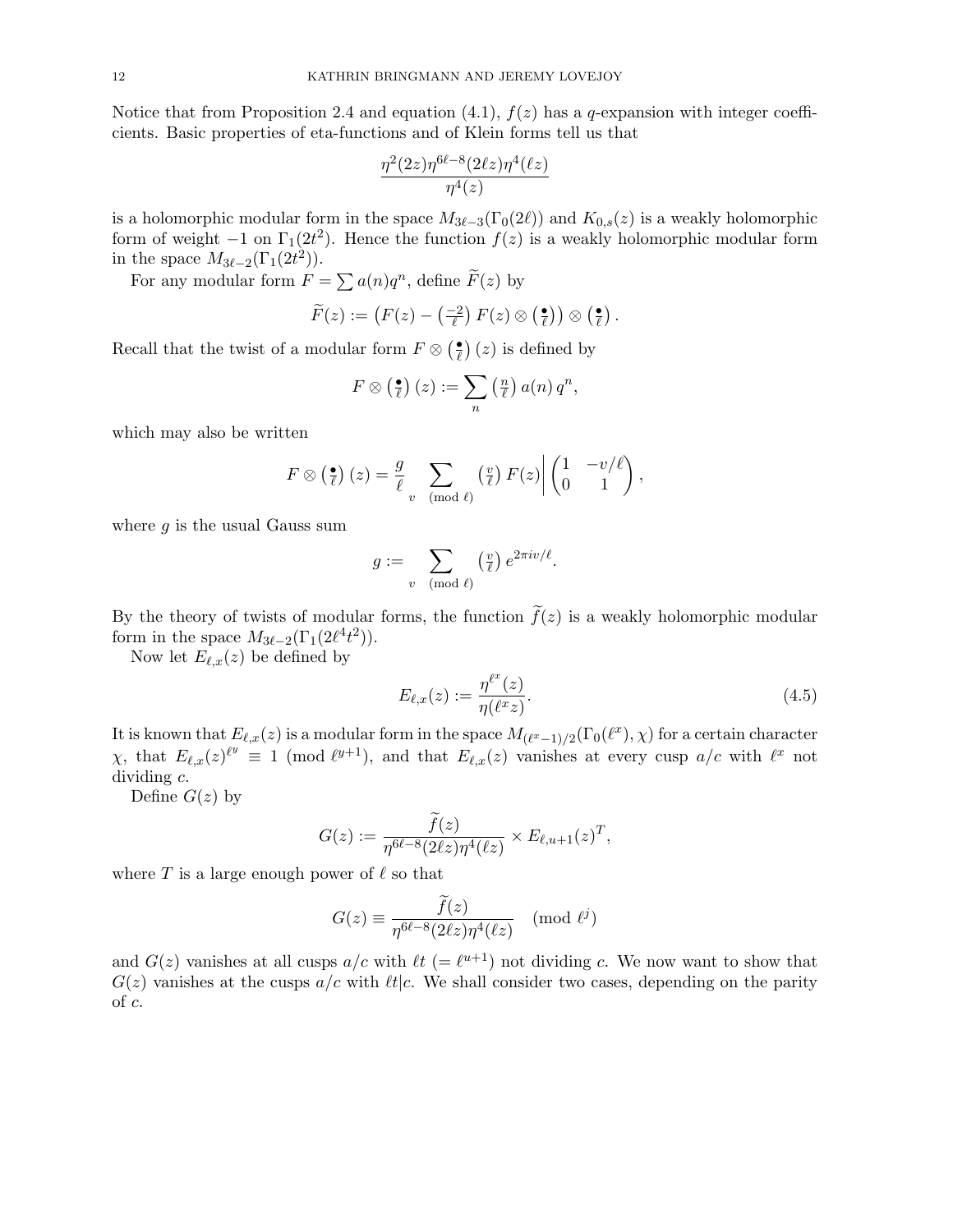If c is even, then let  $\begin{pmatrix} a & b \\ c & d \end{pmatrix} \in \Gamma_0(2\ell t)$  be the matrix for such a cusp. The expansion for the denominator of  $G(z)$  at such a cusp up to a constant is

$$
\eta^{6\ell-8}(2\ell z)\eta^4(\ell z)|\begin{pmatrix}a&b\\c&d\end{pmatrix}=q^{(\ell^2-\ell)/2}+\cdots.
$$

Now we treat the function  $f(z) \otimes \left(\frac{\bullet}{\ell}\right)$  $\frac{1}{\ell}$ . First recall the commutation relation, that for any  $v' \equiv d^2v \pmod{\ell}$  we have

$$
\begin{pmatrix} 1 & -v/\ell \\ 0 & 1 \end{pmatrix} \begin{pmatrix} a & b \\ c & d \end{pmatrix} = \begin{pmatrix} a' & b' \\ c' & d' \end{pmatrix} \begin{pmatrix} 1 & -v'/\ell \\ 0 & 1 \end{pmatrix},
$$
(4.6)

where

$$
\begin{pmatrix} a' & b' \\ c' & d' \end{pmatrix} = \begin{pmatrix} a - cv/\ell & b - cvv'/\ell^2 + (av' - dv)/\ell \\ c & d + cv'/\ell \end{pmatrix}.
$$
 (4.7)

Since we are in the case where c is even, we have  $\begin{pmatrix} a' & b' \\ c & d' \end{pmatrix}$  $c'$  d'  $\overline{ }$  $\in \Gamma_0(2\ell t).$ 

So, we have

$$
f(z) \otimes \left(\frac{\bullet}{\ell}\right) \left| \begin{pmatrix} a & b \\ c & d \end{pmatrix} \right|
$$
  
\n
$$
= \frac{g}{\ell} \sum_{v=1}^{\ell-1} \left(\frac{v}{\ell}\right) f(z) \left| \begin{pmatrix} 1 & -v/\ell \\ 0 & 1 \end{pmatrix} \right| \left(\frac{a}{c} - \frac{b}{d} \right)
$$
  
\n
$$
= \frac{g}{\ell} \sum_{v=1}^{\ell-1} \left(\frac{v}{\ell}\right) f(z) \left| \begin{pmatrix} a' & b' \\ c' & d' \end{pmatrix} \right| \left( \frac{1}{0} - \frac{v'/\ell}{1} \right)
$$
  
\n
$$
= \frac{-2ig}{\pi \ell} \sum_{v=1}^{\ell-1} \left(\frac{v}{\ell}\right) \left( \sum_{s=0}^{t-1} \frac{\omega_s \zeta^{-rs} \eta^2 (2z) \eta^{6\ell - 8} (2\ell z) \eta^4(\ell z)}{(1 + \zeta^s)(1 + \zeta^{-s}) \eta^4(z) K_{0,s}(z)} \right) \left| \begin{pmatrix} a' & b' \\ c' & d' \end{pmatrix} \right| \left( \begin{pmatrix} 1 & -v'/\ell \\ 0 & 1 \end{pmatrix} \right)
$$
  
\n
$$
= \frac{-2ig}{\pi \ell} \sum_{v=1}^{\ell-1} \left(\frac{v}{\ell}\right) \left( \sum_{s=0}^{t-1} \frac{\omega_s \zeta^{-rs} \eta^2 (2z) \eta^{6\ell - 8} (2\ell z) \eta^4(\ell z)}{(1 + \zeta^s)(1 + \zeta^{-s}) \eta^4(z) \beta_s' K_{0,\overline{d's}}(z)} \right) \left| \begin{pmatrix} 1 & -v'/\ell \\ 0 & 1 \end{pmatrix} \right|.
$$

Here we have used the transformation for the Klein forms (4.2) together with the fact that

$$
\frac{\eta^2(2z)\eta^{6\ell-8}(2\ell z)\eta^4(\ell z)}{\eta^4(z)} \in M_{3\ell-3}(\Gamma_0(2\ell, \chi_{triv})).
$$

Now, the first term in this  $q$ -expansion is

$$
\frac{4g}{\ell}q^{(\ell^2-\ell)/2}\left(\sum_{s=0}^{t-1}\frac{\omega_s\zeta^{-rs}}{\omega_{\overline{d's}}\beta_s'(1+\zeta^s)(1+\zeta^{-s})}\sum_{v=1}^{\ell-1} \binom{v}{\ell}e^{-2\pi i v'(\ell^2-\ell)/2\ell}\right).
$$

Since  $2\ell\,\ell^2 - \ell)$ , the sum on v is equal to 0. This means the expansion of  $f(z) \otimes \ell$  $\frac{\bullet}{\ell}$  at the cusp a/c starts with (at least)  $q^{(\ell^2-\ell)/2+1}$ . We can also see that twisting again will not decrease the order of vanishing at this cusp (since the matrix  $\begin{pmatrix} 1 & -v'/\ell \\ 0 & 1 \end{pmatrix}$  does not decrease the order of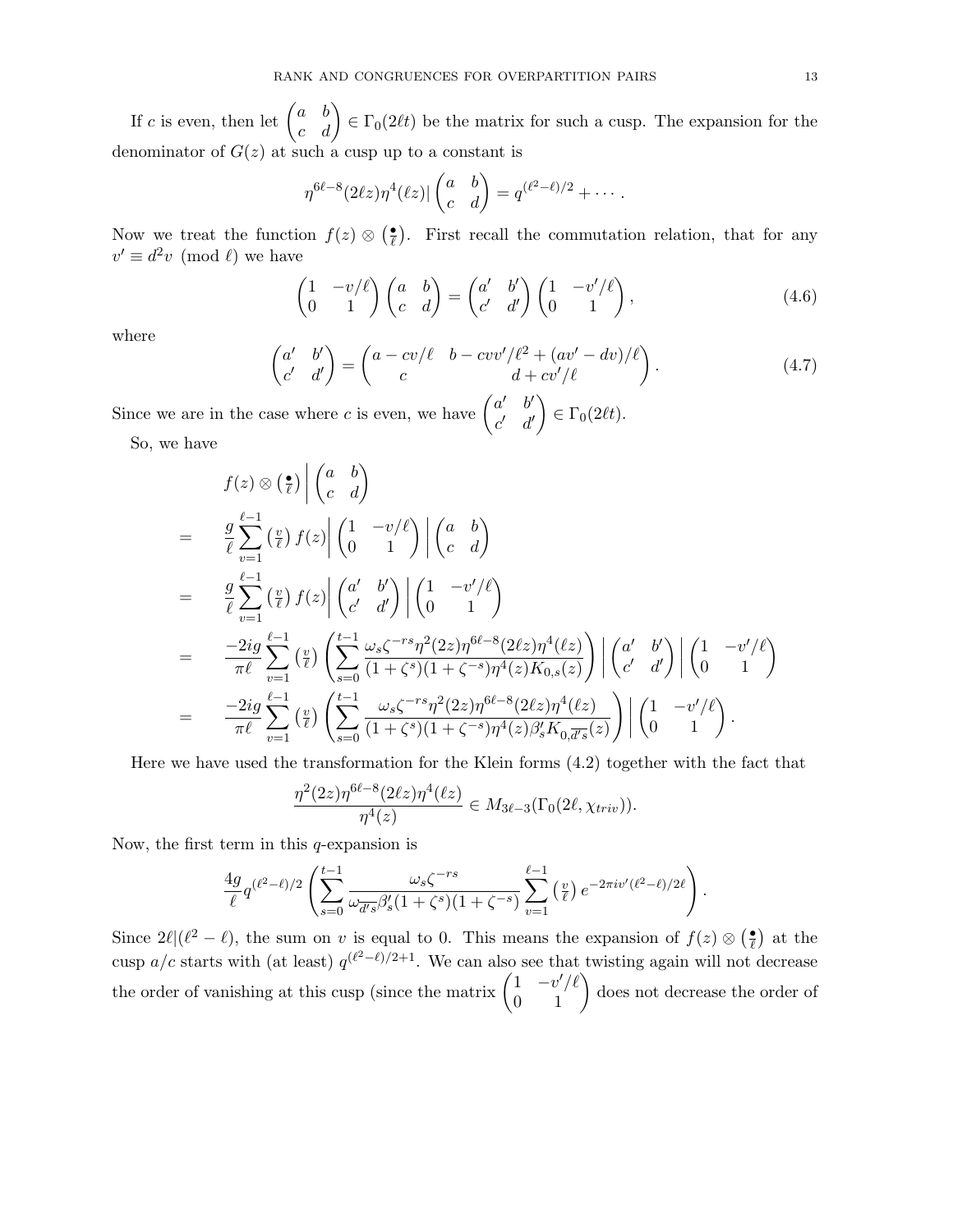vanishing). Hence  $f(z) \otimes \left(\frac{\bullet}{\ell}\right)$  $\frac{\bullet}{\ell}) \otimes (\frac{\bullet}{\ell})$  $\frac{•}{\ell}$ ) also vanishes to order at least  $(\ell^2 - \ell)/2 + 1$ , and so  $G(z)$ vanishes at the cusp  $a/c$ .

Now suppose that c is odd, and let  $\begin{pmatrix} a & b \\ c & d \end{pmatrix} \in \Gamma_0(\ell t)$  be the matrix for such a cusp. The expansion for the denominator of  $G(z)$  at such a cusp is in terms of  $q_2 := q^{1/2}$ , and up to a constant this expansion begins

$$
\eta^{6\ell-8}(2\ell z)\eta^4(\ell z)|\begin{pmatrix}a&b\\c&d\end{pmatrix}=q_2^{\ell^2/4}+\cdots.
$$

One may also compute that the expansion of  $\eta^2(2z)\eta^{6\ell-8}(2\ell z)\eta^4(\ell z)/\eta^4(z)$  at such a cusp  $a/c$ begins with  $\star q_2^{(\ell^2-1)/4} + \cdots$ .

Next we calculate the order of vanishing of the numerator of  $G(z)$  at the cusp  $a/c$ . First, for  $f(z)$ , we have

$$
f(z)\left|\begin{pmatrix} a & b \\ c & d \end{pmatrix}\right| = \frac{-2i}{\pi} \left(\sum_{s=0}^{t-1} \frac{\omega_s \zeta^{-rs} \eta^2 (2z) \eta^{6\ell - 8} (2\ell z) \eta^4(\ell z)}{(1 + \zeta^s)(1 + \zeta^{-s}) \eta^4(z) K_{0,s}(z)}\right) \left|\begin{pmatrix} a & b \\ c & d \end{pmatrix}\right|
$$
  

$$
= \frac{-2i}{\pi} \left(\star q_2^{(\ell^2 - 1)/4} + \cdots\right) \sum_{s=0}^{t-1} \frac{\omega_s \zeta^{-rs}}{(1 + \zeta^s)(1 + \zeta^{-s}) K_{0,s}(z)} \left|\begin{pmatrix} a & b \\ c & d \end{pmatrix}\right|
$$
  

$$
= \frac{-2i}{\pi} \left(\star q_2^{(\ell^2 - 1)/4} + \cdots\right) \sum_{s=0}^{t-1} \frac{\omega_s \zeta^{-rs}}{(1 + \zeta^s)(1 + \zeta^{-s}) \beta_s K_{0,\overline{ds}}(z)}.
$$

The first term in this expansion is

$$
4 \star q^{(\ell^2 - 1)/8} \sum_{s=1}^{t-1} \frac{\omega_s \zeta^{-rs}}{(1 + \zeta^s)(1 + \zeta^{-s}) \beta_s \omega_{ds}^{-}}.
$$
\n(4.8)

Now, for  $f \otimes (\frac{\bullet}{\ell})$  $(\frac{\bullet}{\ell})$  (*z*), we make the observation that in the commutation relation (4.6) above we may select  $v'$  even. This ensures that

$$
\begin{pmatrix} a & b \\ c & d \end{pmatrix} \begin{pmatrix} a' & b' \\ c' & d' \end{pmatrix}^{-1} \in \Gamma_0(2\ell t),
$$

and in particular,

$$
\frac{\eta^2(2z)\eta^{6\ell-8}(2\ell z)\eta^4(\ell z)}{\eta^4(z)}\bigg|\begin{pmatrix}a&b\\c&d\end{pmatrix}=\frac{\eta^2(2z)\eta^{6\ell-8}(2\ell z)\eta^4(\ell z)}{\eta^4(z)}\bigg|\begin{pmatrix}a'&b'\\c'&d'\end{pmatrix}.
$$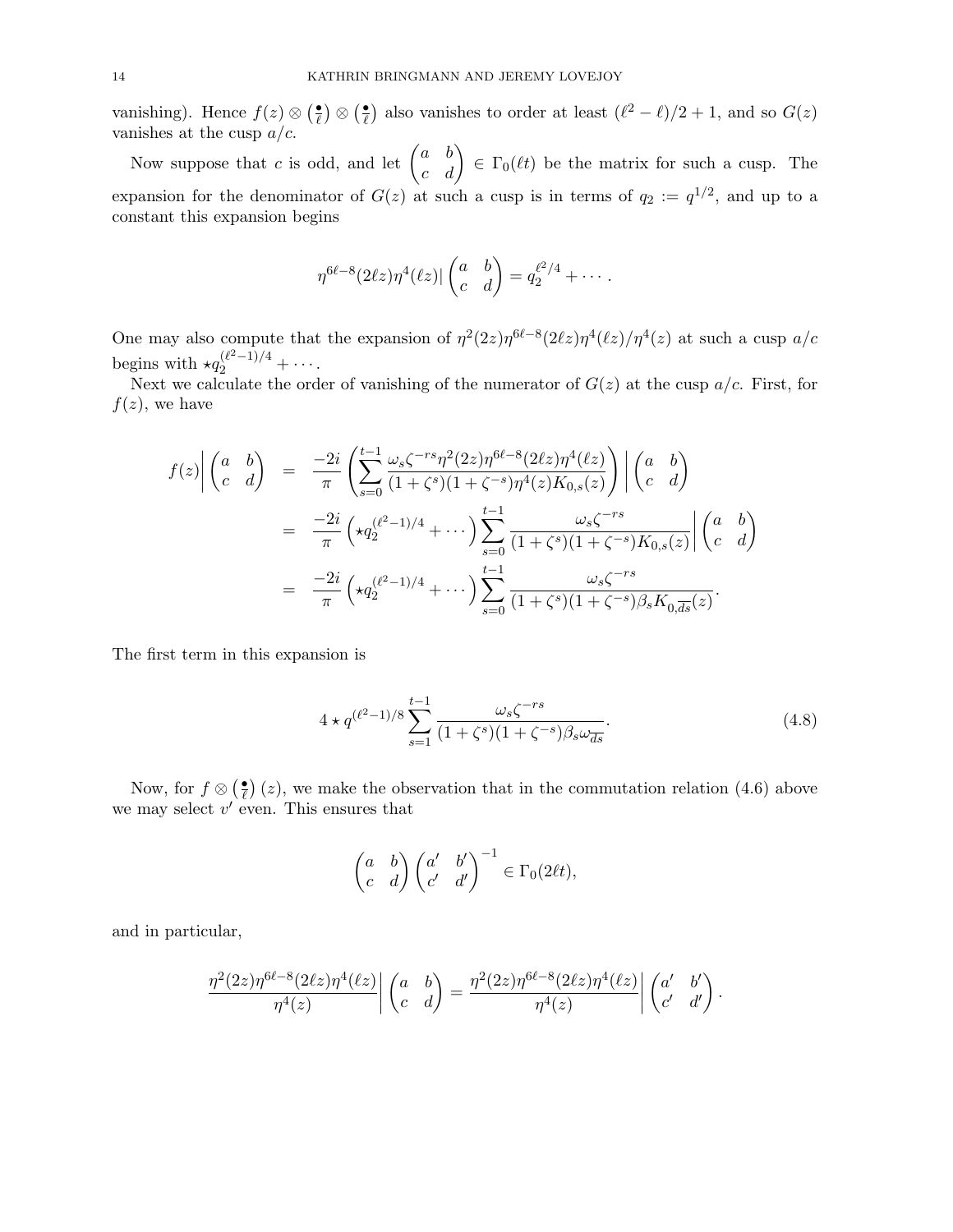Hence we have

$$
f \otimes \left(\frac{\bullet}{\ell}\right)(z)\Big| \begin{pmatrix} a & b \\ c & d \end{pmatrix}
$$
  
\n
$$
= \frac{g}{\ell} \sum_{v=1}^{\ell-1} \left(\frac{v}{\ell}\right) f(z) \Big| \begin{pmatrix} 1 & -v/\ell \\ 0 & 1 \end{pmatrix} \Big| \begin{pmatrix} a & b \\ c & d \end{pmatrix}
$$
  
\n
$$
= \frac{g}{\ell} \sum_{v=1}^{\ell-1} \left(\frac{v}{\ell}\right) f(z) \Big| \begin{pmatrix} a' & b' \\ c' & d' \end{pmatrix} \Big| \begin{pmatrix} 1 & -v'/\ell \\ 0 & 1 \end{pmatrix}
$$
  
\n
$$
= \frac{-2ig}{\pi \ell} \sum_{v=1}^{\ell-1} \left(\frac{v}{\ell}\right) \left(\sum_{s=0}^{t-1} \frac{\omega_s \zeta^{-rs} \eta^2 (2z) \eta^{6\ell-8} (2\ell z) \eta^4(\ell z)}{(1+\zeta^s)(1+\zeta^{-s}) \eta^4(z) K_{0,s}(z)}\right) \Big| \begin{pmatrix} a' & b' \\ c' & d' \end{pmatrix} \Big| \begin{pmatrix} 1 & -v'/\ell \\ 0 & 1 \end{pmatrix}
$$
  
\n
$$
= \frac{-2ig}{\pi \ell} \sum_{v=1}^{\ell-1} \left(\frac{v}{\ell}\right) \left(\sum_{s=0}^{t-1} \frac{\omega_s \zeta^{-rs} \left(\star q_2^{(\ell-1)/4} + \cdots \right)}{(1+\zeta^s)(1+\zeta^{-s}) \beta_s' K_{0,\overline{d/s}}(z)}\right) \Big| \begin{pmatrix} 1 & -v'/\ell \\ 0 & 1 \end{pmatrix}.
$$

We have  $\beta'_s = \beta_s$  and  $d' \equiv d \pmod{t}$ , and so the above expansion begins as

$$
\frac{4g}{\ell} \sum_{s=0}^{t-1} \frac{\omega_s \zeta^{-rs}}{(1+\zeta^s)(1+\zeta^{-s})\beta_s \omega_{ds}^-} \sum_{v=1}^{\ell-1} \left(\frac{v}{\ell}\right) \star \left(q_2^{(\ell^2-1)/4} \middle| \begin{pmatrix} 1 & -v'/\ell \\ 0 & 1 \end{pmatrix} + \cdots\right),
$$

which begins with

$$
4 \star q^{(\ell^2-1)/8} \frac{g}{\ell} \sum_{s=1}^{t-1} \frac{\omega_s \zeta^{-rs}}{(1+\zeta^s)(1+\zeta^{-s})\beta_s \omega_{ds}} \sum_{v=1}^{\ell-1} \left(\frac{v}{\ell}\right) e^{\frac{-2\pi i v'(t^2-1)/8}{\ell}}.
$$

If we multiply this by  $\left(\frac{-2}{\ell}\right)$  and simplify using  $g^2 = \ell\left(\frac{-1}{\ell}\right)$ , then we get the same term as in (4.8). This shows that

$$
f(z) - \left(\frac{-2}{\ell}\right) f(z) \otimes \left(\frac{\bullet}{\ell}\right)
$$

has an expansion at  $a/c$  which begins at least with  $q^{(\ell^2+7)/8}$ . Twisting again, as before, does not lower this. Since the denominator  $\eta^{6\ell-8}(2\ell z)\eta^4(\ell z)$  had an expansion at  $a/c$  that starts with  $q^{\ell^2/8}$ , we may conclude that  $G(z)$  vanishes at  $a/c$ , and is therefore a cusp form.

To finish the proof, observe that for a series of the form

$$
\sum a(n)q^n \sum b(\ell n)q^{\ell n},
$$

twisting by  $(\frac{\bullet}{\ell})$  $\frac{\bullet}{\ell}$ ) gives

$$
\left(\sum a(n)q^n\sum b(\ell n)q^{\ell n}\right)\otimes\left(\frac{\bullet}{\ell}\right)=\left(\sum a(n)q^n\otimes\left(\frac{\bullet}{\ell}\right)\right)\left(\sum b(\ell n)q^{\ell n}\right).
$$

This fact, combined with the definition of  $G(z)$  and the generating function  $(2.7)$ , shows that

$$
\sum_{\left(\frac{n}{\ell}\right)=-\left(\frac{-2}{\ell}\right)}\ell^u\overline{NN}(r,\ell^u,n)q^n
$$

is congruent to a cusp form with integer coefficients modulo  $\ell^j$ . Since j is arbitrary and u is fixed, dividing by  $\ell^u$  completes the proof of the theorem.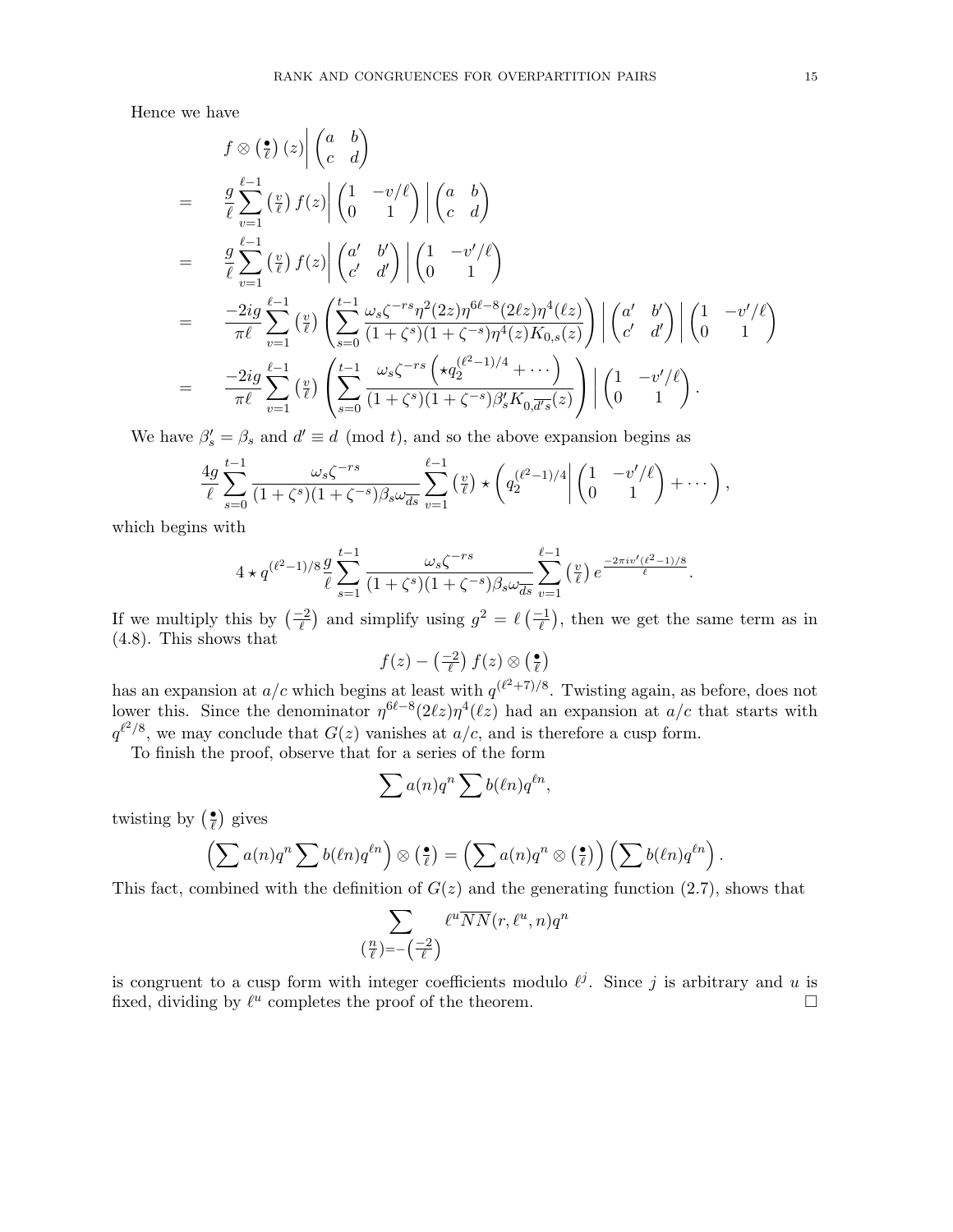Using a result of Serre on modular forms, Theorem 1.6 is an easy corollary of the previous theorem:

*Proof of Theorem 1.6.* Serre [35] has shown that for any integer  $M$ , any holomorphic modular form of integer weight on any congruence subgroup of  $SL_2(\mathbb{Z})$  with integer coefficients has almost all of its Fourier coefficients divisible by  $M$ . From Theorem 4.1, the series

$$
\sum_{\left(\frac{n}{\ell}\right)=-\left(\frac{-2}{\ell}\right)} \overline{NN}(r,\ell^u,n)q^n \tag{4.9}
$$

is congruent to a cusp form modulo  $\ell^j$  for any j. By construction, that cusp form has coefficients of the type  $a(n)/\ell^u$ , with  $a(n) \in \mathbb{Z}$ . Since (4.9) contains  $1/2 - 1/\ell$  of the values of  $\overline{NN}(r, \ell^u, n)$ , the theorem follows from Serre's result.

As mentioned in the introduction, Theorem 1.6 is also true for  $\overline{pp}(n)$ . We now complete the proof of Theorem 1.8 by considering the case  $\ell = 2$ .

Proof of Theorem 1.8. The function

$$
\left(\frac{\eta^2(z)}{\eta(2z)}\right)^{2^j}
$$

is congruent to 1 modulo  $2^{j+1}$ , and so the function

$$
\frac{\eta^2(2z)}{\eta^4(z)} \times \left(\frac{\eta^2(z)}{\eta(2z)}\right)^{2^j} = \frac{\eta^{2^{j+1}-4}(z)}{\eta^{2^j-2}(2z)}
$$
(4.10)

is congruent modulo  $2^{j+1}$  to

$$
\sum_{n\geq 0} \overline{pp}(n)q^n.
$$

It is easily verified using properties of eta functions that (4.10) is a holomorphic modular form, and hence Serre's result implies that almost all n have  $\overline{pp}(n)$  divisible by  $2^j$ . .<br>.<br>.

*Proof of Theorem 1.7.* Fix an odd prime  $\ell$  and a power j. It follows from work of Serre [36] that for any cusp form  $f(z) = \sum a(n)q^n$  on  $S_k(\Gamma_0(N), \chi)$  with algebraic integer coefficients, and for any modulus  $M$ , a positive proportion of the primes  $p$  satisfy

$$
f(z)|T(p) \equiv 0 \pmod{M}.
$$

Here  $T(p)$  is the integral weight Hecke operator which acts on such forms by

$$
f(z)|T(p) = \sum_{n\geq 0} \left( a(pn) + \chi(p)p^{k-1}a(n/p) \right) q^n.
$$

From work of Ono [30, Theorem 2.2] and the classical decomposition of  $S_k(\Gamma_1(N))$ , it follows that for any finite set of holomorphic integer weight cusp forms  $f_i(z)$  on  $\Gamma_1(N_i)$  with algebraic integer coefficients, a positive proportion of the primes  $p$  satisfy

$$
f_i(z)|T(p) \equiv 0 \pmod{M}
$$

for all *i*. For the case of  $t = \ell^u$ , let  $f_i$   $(0 \le i \le \ell^u - 1)$  be the form

$$
\sum_{\left(\frac{n}{\ell}\right)=-\left(\frac{-2}{\ell}\right)}\overline{NN}(i,\ell^u,n)q^n.
$$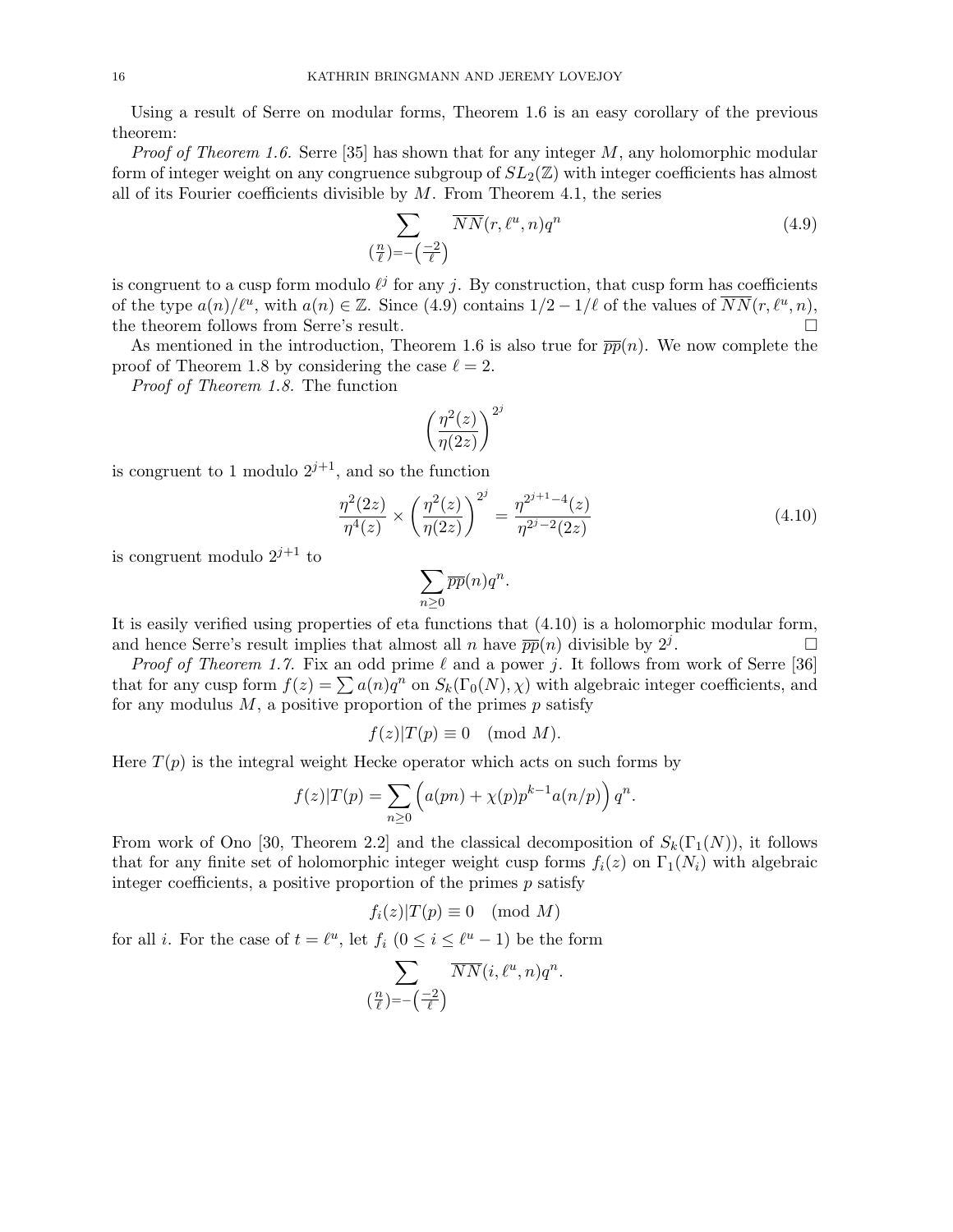Then for a positive proportion of the primes p, if  $(p, n) = 1$  and  $\left(\frac{n}{\ell}\right)$  $\left(\frac{m}{\ell}\right)=-\left(\frac{-2}{\ell}\right),\,\overline{NN}(i,\ell^u,pn)\equiv0$ (mod  $\ell^j$ ) for all i. The congruences in arithmetic progressions follow immediately.

For the case  $(t, \ell) = 1$  we use Definition 4.1 and Corollary 4.3 of [29] to see that each  $R(\zeta_t^s; q)$ is a weakly holomorphic modular form in  $\Gamma_1(8t^2)$ . In particular, we have that up to a constant multiple,

$$
R(\zeta_t^s; q) = \frac{\eta^2(2z)}{\eta^4(z)K_{0,s}(z)}.
$$

Now, by a result of Treneer [37, Theorem 3.1] (and the remarks at the end of [12]), we may conclude that there is a natural number  $m$  so that

$$
\sum_{\ell \nmid n} \overline{NN}(i,t,\ell^m n) q^n
$$

is congruent modulo  $\ell^j$  to a cusp form. Again applying the work of Serre and Ono, there are infinitely many integer-weight Hecke operators that annihilate all of these cusp forms modulo  $\ell^j$ . As in the case  $t = \ell^j$ , this gives Theorem 1.7 for  $(t, \ell) = 1$ .

#### **REFERENCES**

- [1] S. Ahlgren, Distribution of the partition function modulo composite integers M, Math. Ann., 318 (2000), 795-803.
- [2] S. Ahlgren and K. Ono, Congruence properties for the partition function, Proc. Nat. Acad. Sci. (USA) 98 no. 23 (2001), 12882-12884.
- [3] G.E. Andrews, The Theory of Partitions, Cambridge Univ. Press, Cambridge, 1998.
- [4] G.E. Andrews and F.G. Garvan, Dyson's crank of a partition *Bull. Amer. Math. Soc.* 18 (1988), 167-171.
- [5] G.E. Andrews and R. Lewis, The ranks and cranks of partitions moduli 2, 3 and 4, J. Number Theory 85 (2000), 74-84.
- [6] A. O. L. Atkin, Proof of a conjecture of Ramanujan, *Glasgow Math. J.* 8 (1967), 14-32.
- [7] A.O.L. Atkin and H.P.F. Swinnerton-Dyer, Some properties of partitions, *Proc. London Math. Soc.* 66 (1954), 84-106.
- [8] B.C. Berndt, S. H. Chan, B. P. Yeap, and A. J. Yee, A reciprocity theorem for certain q-series found in Ramanujan's lost notebook , Ramanujan J., to appear.
- [9] K. Bringmann, Asymptotics for Dyson's ranks, preprint.
- [10] K. Bringmann, Congruences for Dyson's ranks, preprint.
- [11] K. Bringmann and J. Lovejoy, Dyson's rank, overepartitions, and weak Maass forms, in preparation.
- [12] K. Bringmann and K. Ono, Dyson's ranks and Maass forms, Ann. Math., recommended for publication.
- [13] S. Corteel and J. Lovejoy, Frobenius partitions and Ramanujan's  $_1\psi_1$  summation, *J. Combin. Theory Ser. A* 97 (2002), 177-183.
- [14] S. Corteel and J. Lovejoy, Overpartitions, Trans. Amer. Math. Soc. 356 (2004), 1623-1635.
- [15] F. Dyson, Some guesses in the theory of partitions, Eureka (Cambridge) 8 (1944), 10-15.
- [16] H.M. Farkas and I. Kra, Theta Constants, Riemann Surfaces, and the Modular Group, American Mathematical Society, Providence, 2001.
- [17] G. Gasper and M. Rahman, Basic Hypergeometric Series, Cambridge Univ. Press, Cambridge, 1990.
- [18] F.G. Garvan, New combinatorial interpretations of Ramanujan's partition congruences modulo 5, 7, and 11, Trans. Amer. Math. Soc. 305 (1988), 47-77.
- [19] N. Koblitz, Introduction to Elliptic Curves and Modular Forms, Springer-Verlag, New York, 1993.
- [20] D. Kubert and S. Lang, Modular Units, Grundleheren der mathematischen Wissenschaften 244, Springer-Verlag, New York, 1981.
- [21] J. Lovejoy, Gordon's theorem for overpartitions, J. Combin. Theory Ser. A 103 (2003), 393-401.
- [22] J. Lovejoy, A Bailey lattice, Proc. Amer. Math. Soc. 132 (2004), 1507-1516.
- [23] J. Lovejoy, Overpartition theorems of the Rogers-Ramaujan type, J. London Math. Soc. 69 (2004), 562-574.